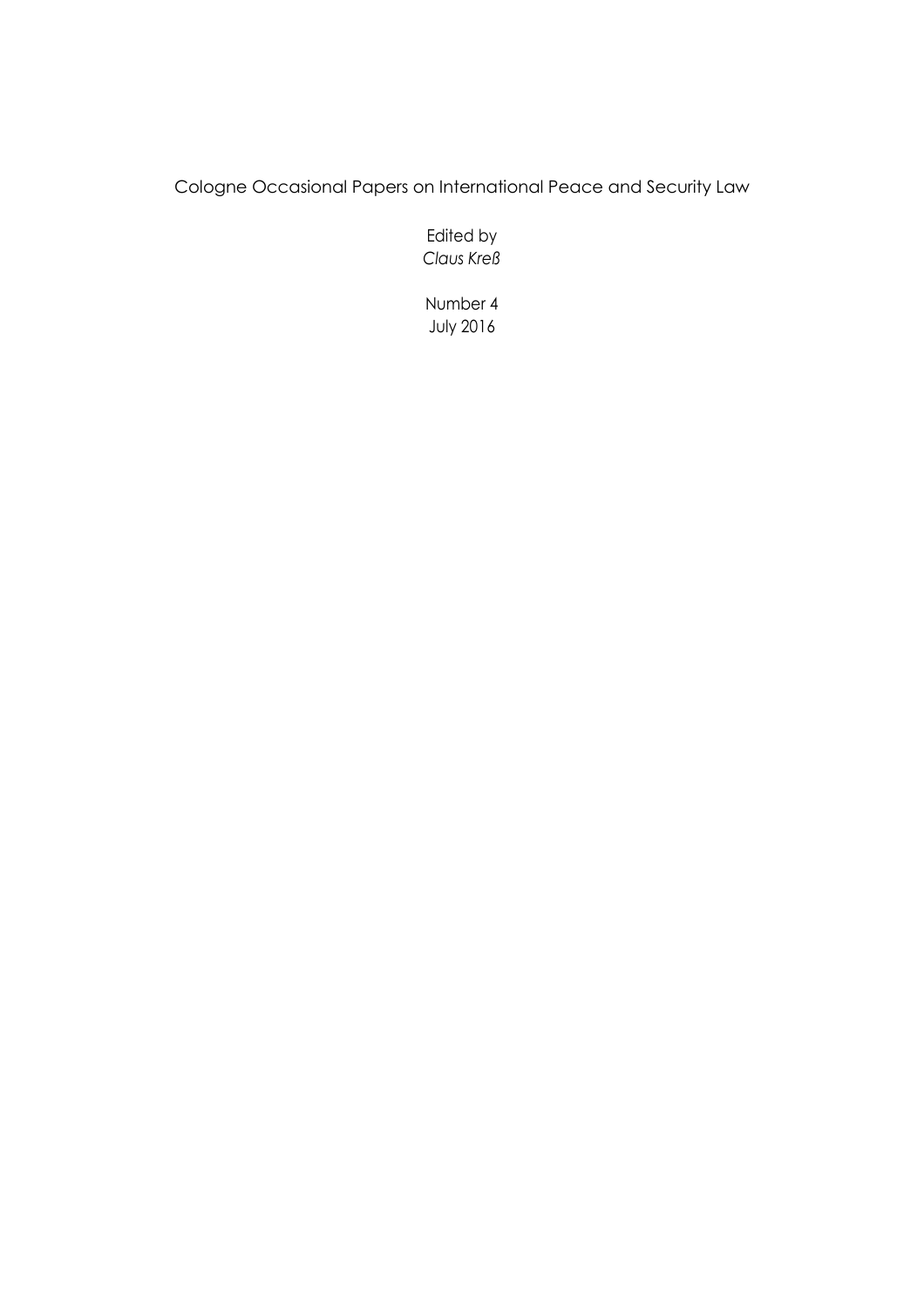*Jonathan Heuberger*

From the Madrid Conference to the Kerry Initiative

An Insight into the Israeli-Palestinian Peace Process

Bibliografische Information der Deutschen Nationalbibliothek Die Deutsche Nationalbibliothek verzeichnet diese Publikation in der Deutschen Nationalbibliografie; detaillierte bibliografische Daten sind im Internet über http://dnb.dnb.de abrufbar.

Bibliographic information published by the Deutsche Nationalbibliothek The Deutsche Nationalbibliothek lists this publication in the Deutsche Nationalbibliografie; detailed bibliographic data are available in the Internet at http://dnb.dnb.de.

Information bibliographique de la Deutsche Nationalbibliothek

La Deutsche Nationalbibliothek a répertorié cette publication dans la Deutsche Nationalbibliografie; les données bibliographiques détaillées peuvent être consultées sur Internet à l'adresse http://dnb.dnb.de.

ISSN: 2196-0801 ∙ ISBN: 978-386376-184-4

Alle Rechte vorbehalten.

© 2016 Institute for International Peace and Security Law, Universität zu Köln, Albertus-Magnus-Platz, D-50923 Köln; Internet: http://www.iipsl-cologne.com.

© Optimus Verlag, Geiststr. 3, 37073 Göttingen; Internet: http://www.optimus-verlag.de.

Papier ist FSC zertifiziert (holzfrei, chlorfrei und säurefrei, sowie alterungsbeständig nach ANSI 3948 und ISO 9706).

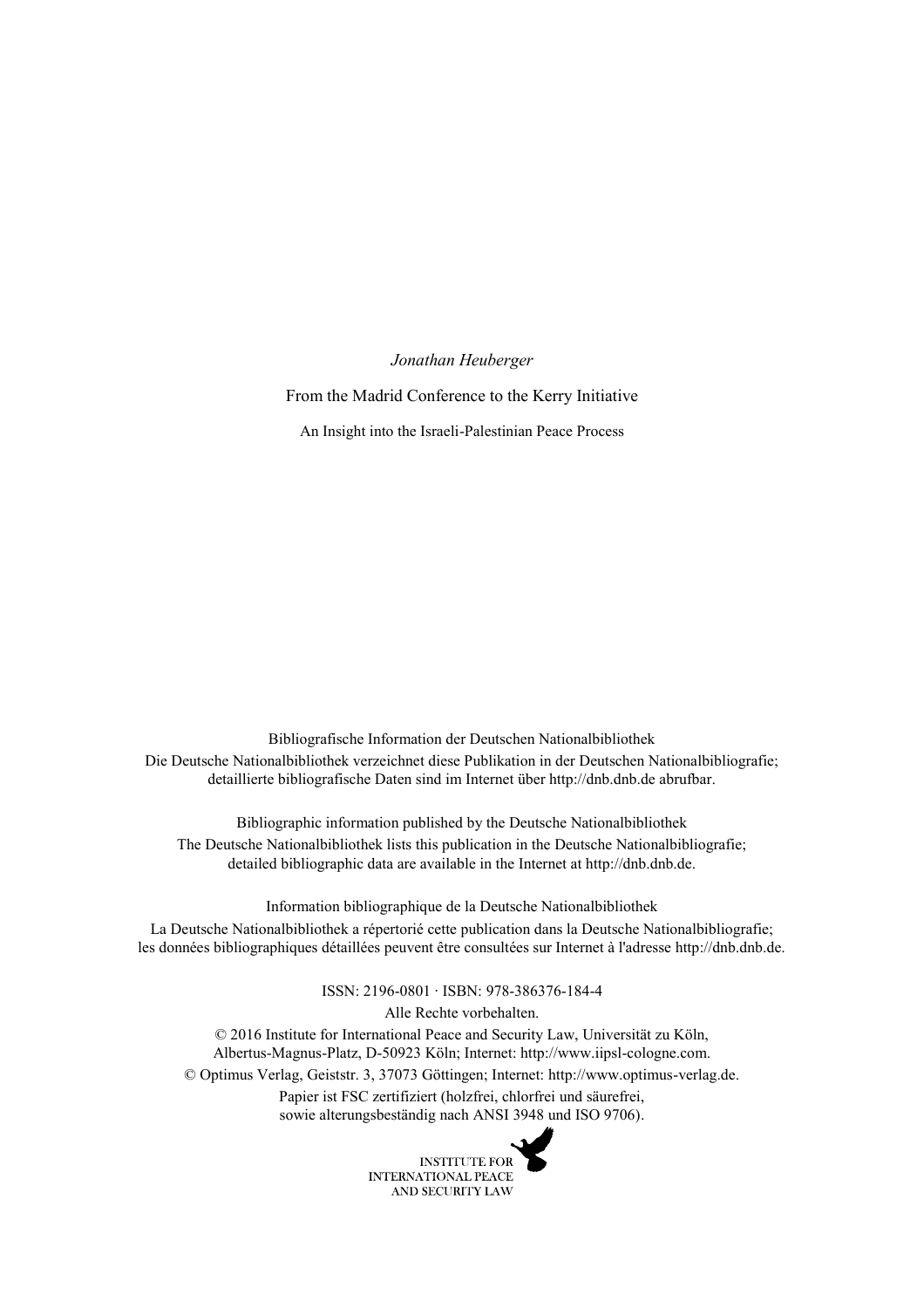*Jonathan Heuberger* is a German attorney specializing in public international law. In April 2015, he joined the *Center for Applied Negotiations* at the *Institute for National Security Studies (INSS)* in Israel, where his research focuses on the Middle East peace process and the legal status of the Gaza Strip. *Jonathan Heuberger* is a graduate of University College London (UCL) and the University of Cologne. He completed his legal clerkship at the Supreme Court of Berlin. From 2007–2010, *Jonathan Heuberger* worked under Professor Dr. *Claus Kreß* as a research fellow at the *Institute for German, European and International Criminal Law, Peace and Security Law* in Cologne. His work at the institute focused on legal questions arising in the context of the Israeli-Palestinian conflict such as the Oslo agreements, the legality of targeted killings, the West Bank barrier, the jurisdiction of the International Criminal Court over the Situation in Palestine and the role of armed non-state actors under the laws of armed conflict. *Jonathan Heuberger* has lectured and published on the legal nuances of the Israeli-Palestinian conflict.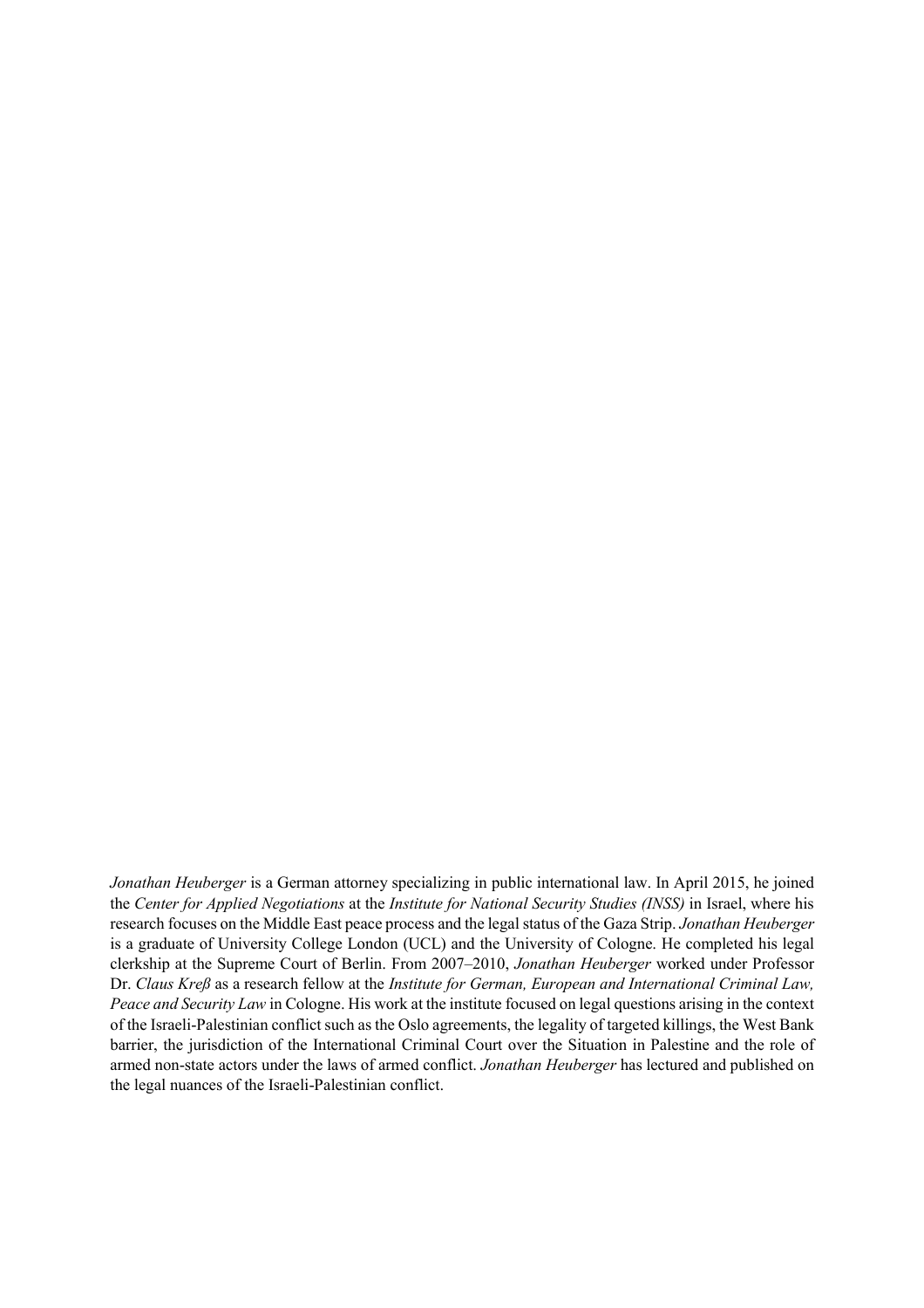# **Contents**

| A. |                                                                  |  |  |  |  |  |
|----|------------------------------------------------------------------|--|--|--|--|--|
|    | L                                                                |  |  |  |  |  |
|    |                                                                  |  |  |  |  |  |
|    |                                                                  |  |  |  |  |  |
|    |                                                                  |  |  |  |  |  |
|    | Н.                                                               |  |  |  |  |  |
|    | III. The Foundation of the Palestine Liberation Organization  22 |  |  |  |  |  |
|    | IV. The 1967 War, UN Security Council Resolution 242             |  |  |  |  |  |
|    |                                                                  |  |  |  |  |  |
|    |                                                                  |  |  |  |  |  |
|    |                                                                  |  |  |  |  |  |
|    |                                                                  |  |  |  |  |  |
|    | V. The 1973 War and UN Security Council Resolution 338  31       |  |  |  |  |  |
|    |                                                                  |  |  |  |  |  |
|    |                                                                  |  |  |  |  |  |
|    |                                                                  |  |  |  |  |  |
|    |                                                                  |  |  |  |  |  |
|    |                                                                  |  |  |  |  |  |
| B. |                                                                  |  |  |  |  |  |
|    |                                                                  |  |  |  |  |  |
|    | L                                                                |  |  |  |  |  |
|    | H.                                                               |  |  |  |  |  |
|    |                                                                  |  |  |  |  |  |
|    |                                                                  |  |  |  |  |  |
|    | III. Interim Agreement on the West Bank                          |  |  |  |  |  |
|    |                                                                  |  |  |  |  |  |
|    |                                                                  |  |  |  |  |  |
|    |                                                                  |  |  |  |  |  |
|    |                                                                  |  |  |  |  |  |
|    | 49                                                               |  |  |  |  |  |
|    |                                                                  |  |  |  |  |  |
|    |                                                                  |  |  |  |  |  |
|    |                                                                  |  |  |  |  |  |
|    |                                                                  |  |  |  |  |  |
|    |                                                                  |  |  |  |  |  |
|    | 6. The Barrier, Israeli Disengagement                            |  |  |  |  |  |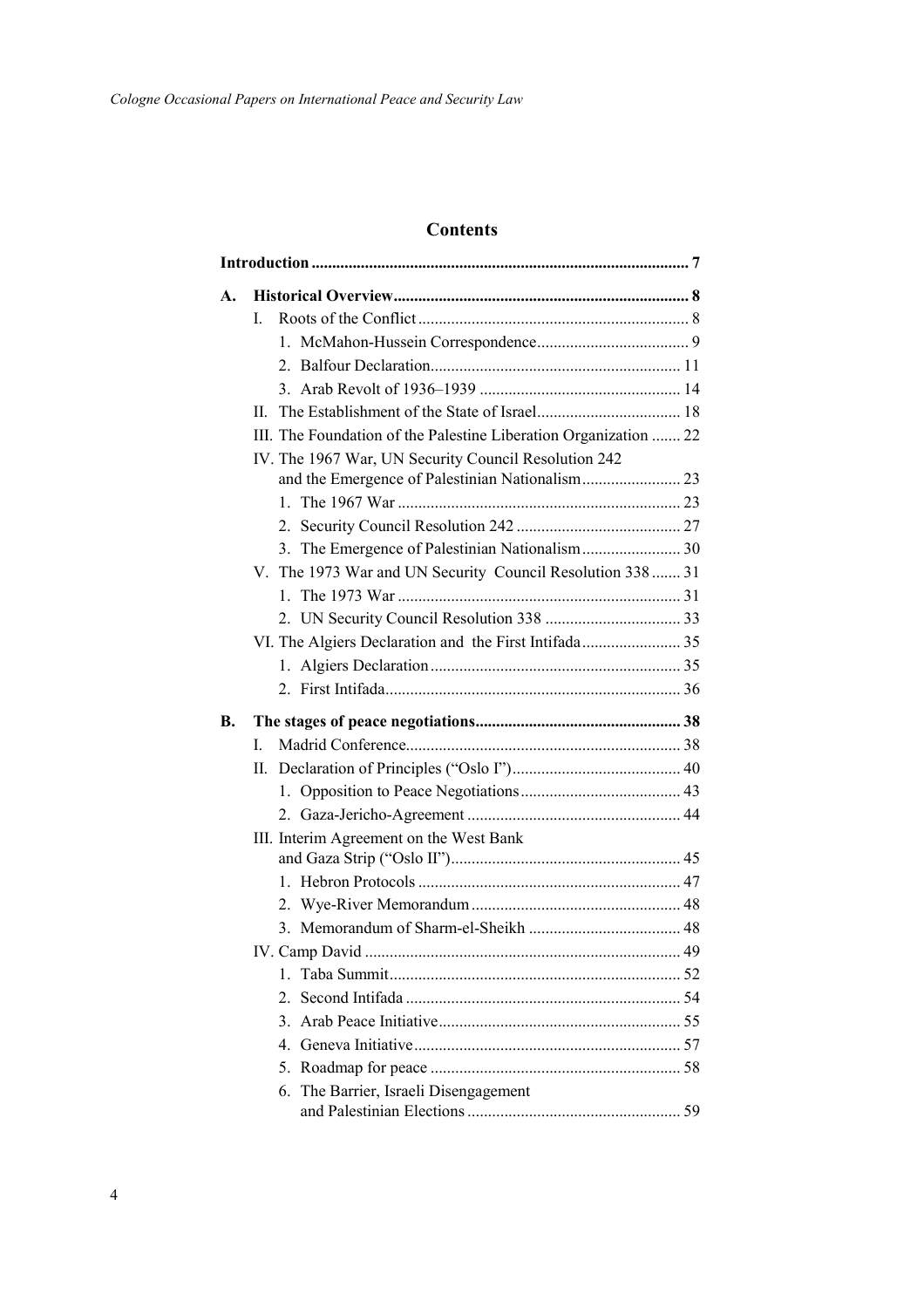|    |       |  | 3. Draft Resolutions in the United Nations          |  |  |  |  |
|----|-------|--|-----------------------------------------------------|--|--|--|--|
|    |       |  |                                                     |  |  |  |  |
|    |       |  |                                                     |  |  |  |  |
|    | L     |  |                                                     |  |  |  |  |
|    | П.    |  |                                                     |  |  |  |  |
|    |       |  |                                                     |  |  |  |  |
|    |       |  |                                                     |  |  |  |  |
|    |       |  |                                                     |  |  |  |  |
| D. |       |  |                                                     |  |  |  |  |
|    | L     |  | Establishment of a Gaza Seaport coupled with        |  |  |  |  |
|    |       |  | adequate security arrangements and regional         |  |  |  |  |
|    |       |  |                                                     |  |  |  |  |
|    | $\Pi$ |  | Middle East peace summit on mutual recognition  100 |  |  |  |  |
|    |       |  | III. Israeli-Palestinian Humanitarian Aid           |  |  |  |  |
|    |       |  |                                                     |  |  |  |  |
|    |       |  |                                                     |  |  |  |  |
|    |       |  |                                                     |  |  |  |  |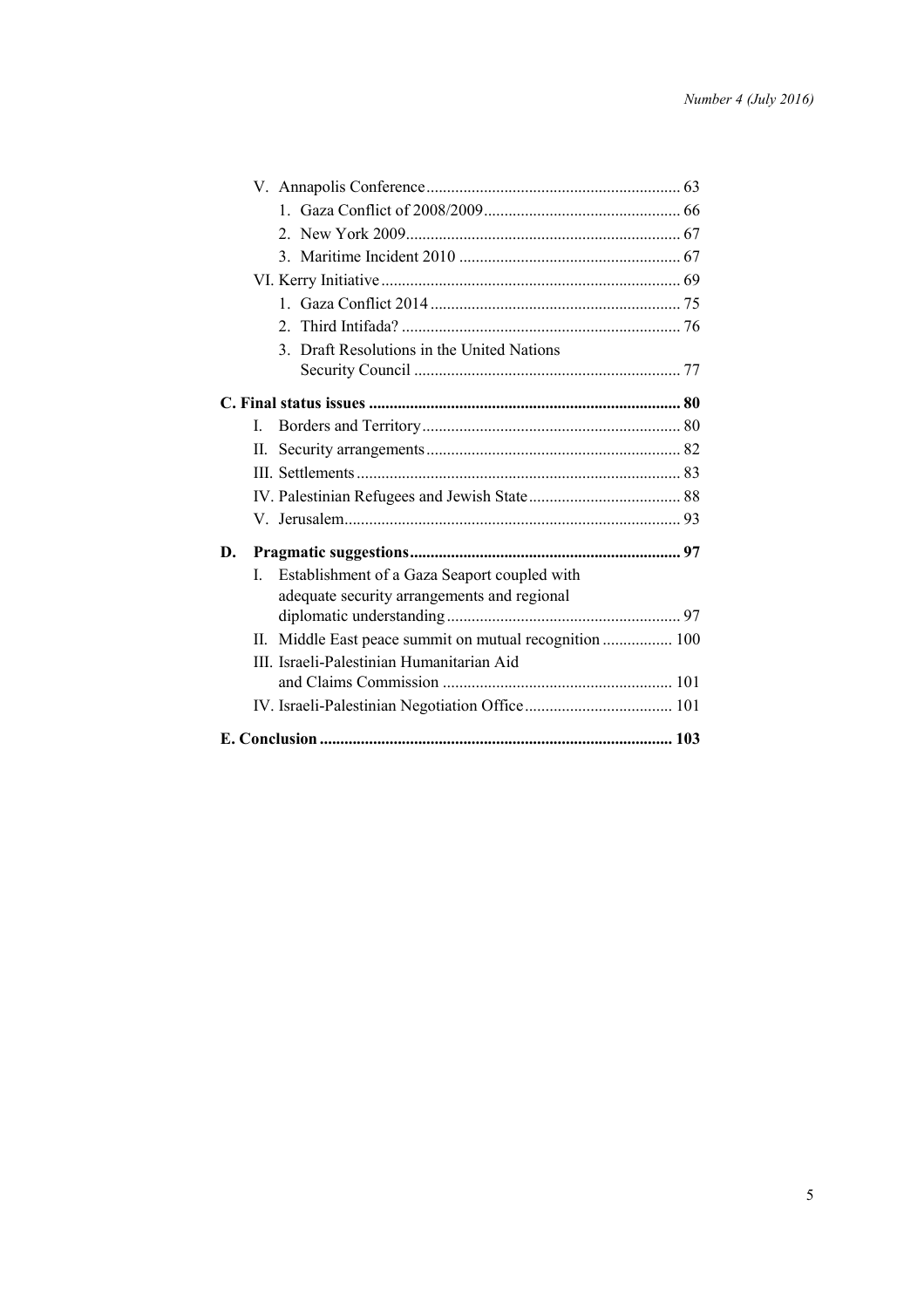### **C. Final status issues**

#### *I. Borders and Territory*

Perhaps the most crucial issue of the Israeli-Palestinian peace negotiations is the territorial dispute.<sup>395</sup> The Palestinian position is that the new Palestinian state should be based on the territory controlled by Egypt and Jordan prior to June 4, 1967, before the beginning of the 1967 War and Israel's seizure of control over the West Bank and Gaza.<sup>396</sup> Though representatives of Israel's centre and liberal parties have openly engaged in negotiations based on the pre-1967 lines in the past, the Likud and rightwing Israeli parties have generally not publicly endorsed such a pre-condition for negotiations.<sup>397</sup> Thus, the starting point of recent rounds of peace negotiations were based on a compromise, which included an Israeli withdrawal to the pre-1967 line with secure and recognized borders in accordance with Security Council Resolution 242 of November 27, 1967 and mutual agreed land swaps.<sup>398</sup> The land swap model suggests that the settlements do not necessarily make the Two State Solution impossible.<sup>399</sup> This model is led by the understanding that approximately 80 per cent of settlers live in approximately five per cent of the West Bank largely adjacent to the pre-1967 lines and inside the Barrier. Most of the remaining 20 per cent live outside the Barrier, in 92 per cent of the West Bank.<sup>400</sup> The land swap model has most notably been acknowledged by President Bush in his April 14, 2004, letter to Israeli Prime Minister Sharon, in which he stated that considering new realities on the ground, it was realistic to expect that any final status agreement will be achieved on the basis of mutually agreed changes that would reflect these realities.<sup>401</sup>

<sup>399</sup> *David Makovsky* with *Sheli Chabon* and *Jennifer Logan*, Imagining the Border, Options for resolving the Israeli-Palestinian Territorial Issue, The Washington Institute for Near East Studies, January 2011, available at http://www.washingtoninstitute.org/uploads/Documents/pubs/ StrategicReport06.pdf, accessed on April 3, 2016.

<sup>400</sup> *Dennis Ross* and *David Makovsky*, The neglected Israeli-Palestinian peace process must be revived, The Washington Post, February 25, 2016, available at https://www.washington post.com/opinions/the-neglected-israeli-palestinian-peaceprocess-must-be-revived/2016/02/25/aa9d61dc-d715-11e5-b1 95-2e29a4e13425\_story.html, accessed on February 28, 2016. However, some settlements are located deep inside the West Bank. The eastern part of the West Bank includes the Jordan Valley and the shore of the Dead Sea. Approximately 10,738 settlers live in this area, mainly in kibbutzim and moshavim, see The Israeli Information Center for Human Rights in the Occupied Territories (B'Tselem), "Background on the Jordan Valley", May 18, 2011, (last updated October 6, 2013), available at http://www.btselem.org/jordan\_valley, accessed on January 25, 2016.

<sup>401</sup> The White House, Letter from President Bush to Prime Minister Sharon, April 14, 2004, available at http://george wbush-whitehouse.archives.gov/news/releases/2004/04/200 40414-3.html, accessed on February 2, 2016 "As part of a final settlement, Israel must have secure and recognized borders, which should emerge from negotiations between the parties in accordance with UNSC Resolutions 242 and 338. In light of new realities on the ground, including already existing major Israeli population centers, it is unrealistic to expect that the outcome of final status negotiations will be a full and complete return to the armistice lines of 1949, and all

<sup>395</sup> For an overview of the legal positions of Israel, the Palestinians and the international community, see *Benjamin Rubin*, Israel, Occupied Territories, in: *Rüdiger Wolfrum* (ed.), Max Planck Encyclopedia of Public International Law, Vol. 6, Oxford, 2012, pp. 423-425.

<sup>396</sup> *Ilan Goldenberg,* Lessons from the 2013-2014 Israeli-Palestinian Final Status Negotiations, Washington, DC 2015, p. 9, from the website of the Center for a New American Security, available at http://www.cnas.org/lessons-learnedfinal-status-negotiations#.Vva5rXr5HPA, accessed on March 27, 2016.

<sup>397</sup> *Ilan Goldenberg,* Lessons from the 2013-2014 Israeli-Palestinian Final Status Negotiations, Washington, DC 2015, p. 9, from the website of the Center for a New American Security, available at http://www.cnas.org/lessons-learnedfinal-status-negotiations#.Vva5rXr5HPA, accessed on March 27, 2016.

<sup>398</sup> The land swap model explained in *David Makovsky*  with *Sheli Chabon* and *Jennifer Logan*, Imagining the Border, Options for resolving the Israeli-Palestinian Territorial Issue, The Washington Institute for Near East Studies, January 2011, available at http://www.washingtoninstitute.org/ uploads/Documents/pubs/StrategicReport06.pdf, accessed on April 3, 2016. Such a plan has been taken into account since the Camp David negotiations in 2000 as well as in the pre Annapolis negotiations between Olmert and Abbas in 2007; see also *Einat Wilf*, Aligning policy with preference, Preserving a path to a two-state solution, Policy Focus, 141 (2015), pp. 13-14, from the website of The Washington Institute for Near East Policy, available at [http://www.washingtoninstitute.org/policy-analysis/view/](http://www.washingtoninstitute.org/policy-analysis/view/aligning-policy-with-preference-preserving-a-path-to-a-two-state-solution) [aligning-policy-with-preference-preserving-a-path-to-a-two](http://www.washingtoninstitute.org/policy-analysis/view/aligning-policy-with-preference-preserving-a-path-to-a-two-state-solution)[state-solution,](http://www.washingtoninstitute.org/policy-analysis/view/aligning-policy-with-preference-preserving-a-path-to-a-two-state-solution) accessed on March 27, 2016.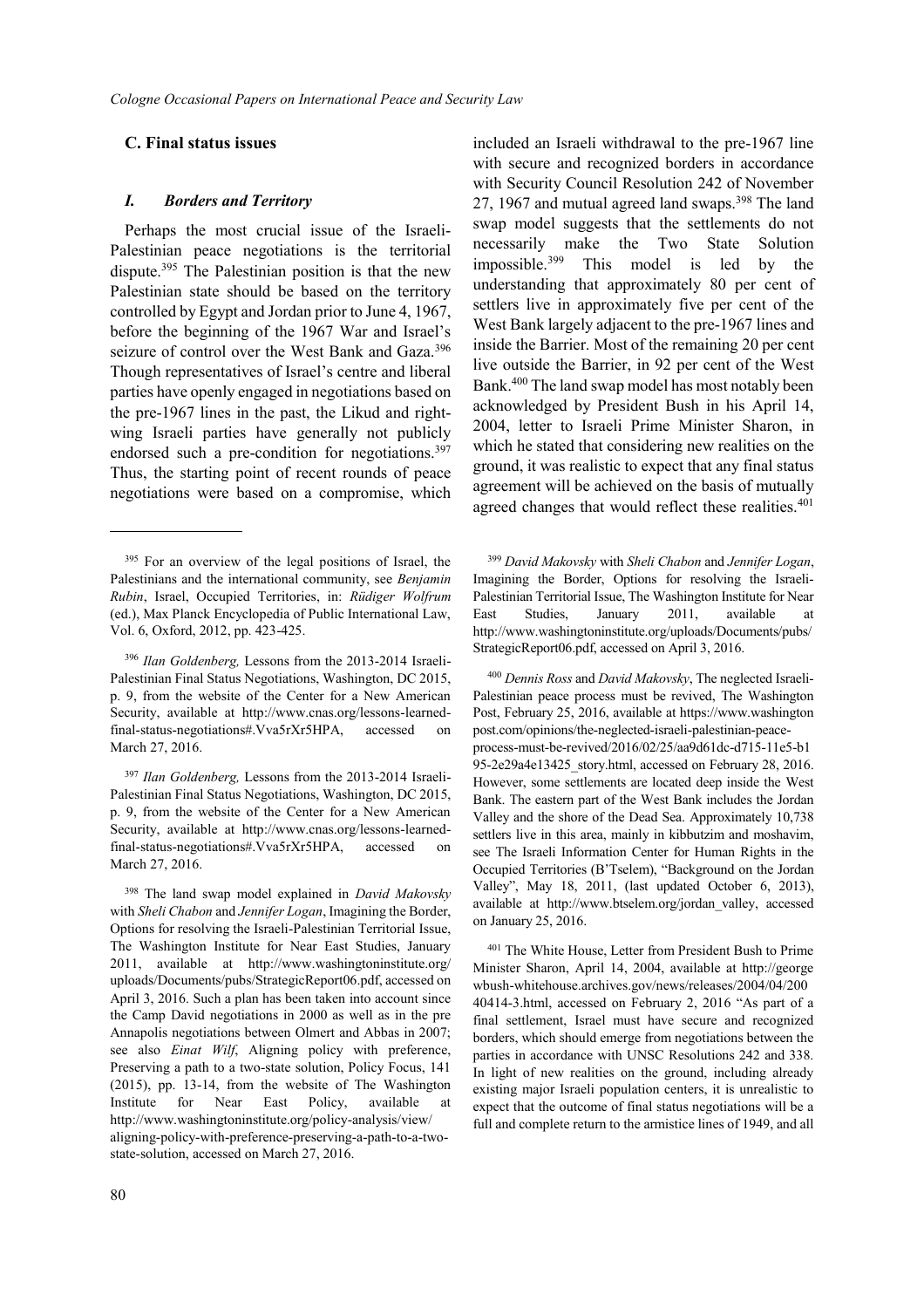Nevertheless, it can be argued that ongoing settlement construction hurts the national aspirations of the Palestinian people and pains the Palestinian leadership.<sup>402</sup>

In a final status agreement, Israel would annex between 2–7 per cent of the West Bank territory in which over 80 per cent of settlers live. These settlers live in so-called "settlement blocs", areas known in Hebrew as "Gushim". In this context, the Israeli settlement blocs close to the Green Line that have often been referred to in the discussions about land swaps are Karnei Shomron, Ariel, Gush Etzion and Ma'ale Adumim, an area that is more disputed. In return, a future Palestinian state would receive parts of land southwest or northwest of the Green Line that are currently located in Israel. Even though this plan is often referred to as a "swap", this does not necessarily mean that territory exchanged must be equal in size or quality (a factor also subject to negotiation).

In case relocation is necessary, to help maintain public order and prevent internal political tensions, Israel's aim is to relocate the least amount of people possible. Israel's position on this issue is most likely influenced by the traumatic experience of the disengagement from the Gaza Strip in 2005.

For the Palestinians, their position on the border dispute has undergone a significant transformation since 1948. Though they once claimed all of historic Palestine, by 1988, Palestinians had limited their national aspirations for statehood to 22 per cent, consisting of the West Bank and Gaza Strip, with East Jerusalem as its capital. Though the Palestinians hold that Israel has no valid claim to any part of the West Bank or the Gaza Strip, in the interest of peace, the PLO has been willing to discuss "minor,

equitable, and mutually agreed territorial changes", should the PLO decide that it is "in their interest to do so." <sup>403</sup> For the PLO, the West Bank and the Gaza Strip should function as a single territorial unit with a connecting strip of land between them. This territorial link must be permanent and permit unrestricted movement of people, goods and vehicles between the two geographical areas.

One suggestion regarding the territorial solution proposes not to relocate settlers wishing to remain in the West Bank but rather, after a five-year interim period, offer them permanent residence in Palestine while retaining their Israeli citizenship. The number of settlers staying in a future Palestinian state would then be set off against Palestinian refugees wishing to return to Israel.<sup>404</sup> Though this proposal could help prevent large population transfers, it caused uproar and dispute within the Israeli government after being discussed by Israeli Prime Minister Netanyahu at the 2014 World Economic Forum in Davos. Furthermore, because many within the settlement movement believe in the ideological foundation of establishing a Jewish state on the biblical land of Israel, it is perhaps unrealistic that settlers would then actually agree to reside outside the sovereign territory of such Jewish state. The negotiations regarding the border dispute contain five major questions:

- Is a land swap carried out according to the disputed requirements of UN Security Council Resolution 242?
- Would the exchange of territory be executed quantitatively (1:1) or qualitatively (taking into consideration natural resources and strategic locations)?

occupation. Any other position will render the negotiations irrelevant and meaningless."

<sup>403</sup> Palestine Liberation Organization, Negotiation Affairs Department, Keyword: Borders, available at http://www.nadplo.org/etemplate.php?id=10&more=1#4, accessed on January 25, 2016.

<sup>404</sup> *Yossi Beilin*, Saving Kerry's peace plan, The New York Times, November 10, 2013, available at http://www.nytimes.com/2013/11/11/opinion/saving-kerryspeace-plan.html?\_r=0, accessed on May 17, 2015.

previous efforts to negotiate a two-state solution have reached the same conclusion. It is realistic to expect that any final status agreement will only be achieved on the basis of mutually agreed changes that reflect these realities […]"

<sup>402</sup> *Jack Khoury* and *Barak Ravid*, Palestinians reject Netanyahu's proposal to discuss settlement borders, Haaretz, May 26, 2015, available at http://www.haaretz.com/news/ diplomacy-defense.premium-1.658127, accessed on June 14, 2015. In the article, Erekat is quoted as saying to Haaretz that, "if Netanyahu is interested in renewing the political process, he must halt all construction in the settlements, implement the fourth stage of prisoner release of Palestinians jailed and tried before the Oslo Accords, hold negotiations based on the 1967 lines, and within a determined period of time end the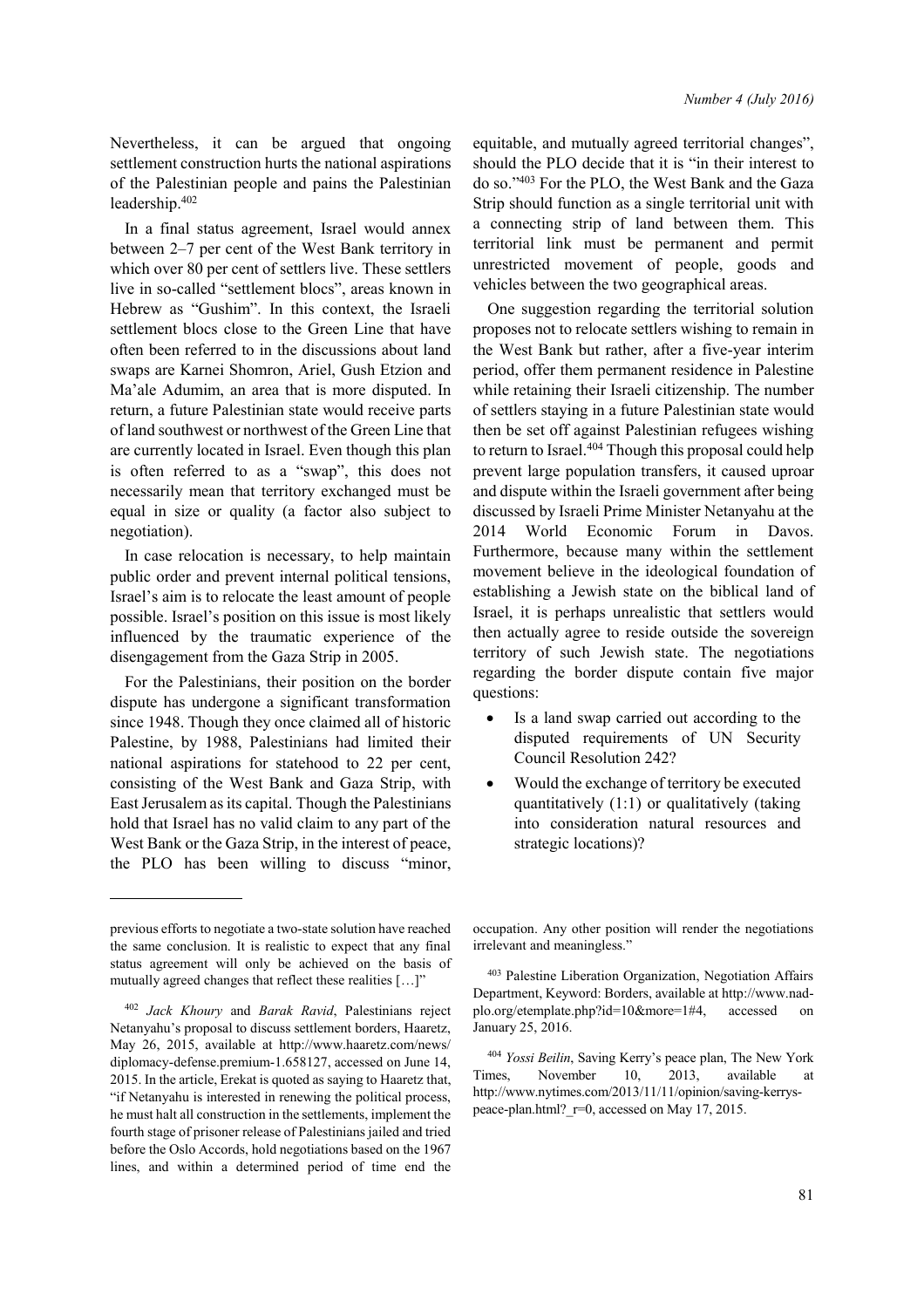- Would Israel annex areas of the West Bank territory where 80 per cent of the Jewish settlers reside?
- Will the Palestinians demand a unified state, connecting Abu Dis in East Jerusalem with Hebron?
- Can such a territorial link be reconciled with Israel's security demands and wish for retaining certain settlements?

## *II. Security arrangements*

Any future Israeli-Palestinian border would be close to Israeli population centres. It would also be about 15 miles from the centre of Tel Aviv and less than a mile from the centre of the Jewish neighbourhoods of Jerusalem. Therefore, in previous rounds of negotiations, Israel has always expressed its position that certain security arrangements must be implemented.<sup>405</sup>

Israel's position on the issue of security focuses on four major points: (1) the de-militarization of a future Palestinian state, with the Palestinians agreeing to not having an army (but having a strong

<sup>406</sup> Israel seems in the past to have insisted on having a small military presence in the Jordan Valley in order to prevent the smuggling of weapons, see *Michael Birnbaum*  and *Ingy Hassieb*, Egyptian military begins closing smuggling tunnels near Gaza, The Washington Post, September 4, 2011, available at http://www.washington police force), not allowing for the deployment of any alien military force on Palestinian land, and not creating military alliances between Palestine and another country or military force; (2) a temporary Israeli presence in the Jordan Valley, 406 that will be reduced in a gradual manner and eventually replaced by a reliable peace keeping force that is either Palestinian, Jordanian or multinational (Palestinian, Jordanian and Israeli); (3) the right for Israel to deploy its forces in case of an emergency situation, the installation of 2–3 early warning intelligence stations<sup>407</sup> and access to the Palestinian electromagnetic spectrum and (4) the regulation of air space with the right of military use given to Israel and the right of limited civil use given to the Palestinians.<sup>408</sup>

On March 4, 2013, during his speech at the AIPAC policy conference in Washington, D.C., Israeli Prime Minister Netanyahu explained that only an on-site Israeli presence in the Jordan Valley could effectively prevent arms smuggling.<sup>409</sup> From an Israeli perspective, only at a later stage, could the redeployment of an Israeli military presence be subject to negotiation. At previous negotiations for a final status agreement, the proposals regarding

gaza/2011/09/04/gIQANvy31J\_story.html, accessed on July 1, 2015.

<sup>407</sup> In this regard it seems still difficult who will determine what constitutes an emergency.

<sup>408</sup> "Limited" in this context refers to civil use by Palestinians with Israeli consent regarding in and outward flights to Palestine coordinated with Israeli air space control.

<sup>409</sup> Israel Ministry of Foreign Affairs, PM Netanyahu addresses AIPAC Policy Conference 2013, March 4, 2013, available at http://mfa.gov.il/MFA/PressRoom/2013/Pages/PM-Netanyahu-addresses-AIPAC-Policy-Conference-2013.aspx, accessed on January 25, 2016. Prime Minister Netanyahu said: [I]f we reach an agreement, as I hope, with the Palestinians, I don't delude myself. That peace will most certainly come under attack – constant attack by Hezbollah, Hamas, al Qaeda and others. And experience has shown that foreign peacekeepers – foreign peacekeeping forces, well, that they keep the peace only when there is peace. But when they're subjected to repeated attacks, those forces eventually go home. So as long as the peace is under assault, the only force that can be relied on to defend the peace and defend Israel is the force that is defending its own home – the Israeli Army, the brave soldiers of the IDF [...]"

<sup>405</sup> See on Security Arrangements, *Ilan Goldenberg*, *Gadi Shamni*, *Nimrod Novik, Kris Bauman*, Advancing the Dialogue: A Security System for the Two-State Solution, Washington DC 2016, from the website of the Center for a New American Security, available at http://www.cnas.org/ 2statesolution#.V1wvTDcaqqQ, accessed on May 31, 2016; *Michael Eisenstadt* and *Robert Satloff*, Clarifying the Security Arrangements Debate: Israeli Forces in the Jordan Valley, February 24, 2014, Policy Watch 2214, from the website of The Washington Institute for Near East Studies, available at http://www.washingtoninstitute.org/policyanalysis/view/clarifying-the-security-arrangements-debateisraeli-forces-in-the-jordan-va, accessed on April 3, 2016. Besides the size and status of residual Israeli forces in the Jordan Valley, these have been said to include: Israel's demand for lightly manned early warning stations on strategic hilltops in the West Bank; arrangements for the aerial approaches to Ben Gurion International Airport; access and control over the main east-west roads and passes in the West Bank; management and control of airspace and the electromagnetic spectrum in the Palestinian territories; and details of the Palestinian states' demilitarization.

post.com/world/middle-east/egyptian-military-beginsclosing-smuggling-tunnels-near-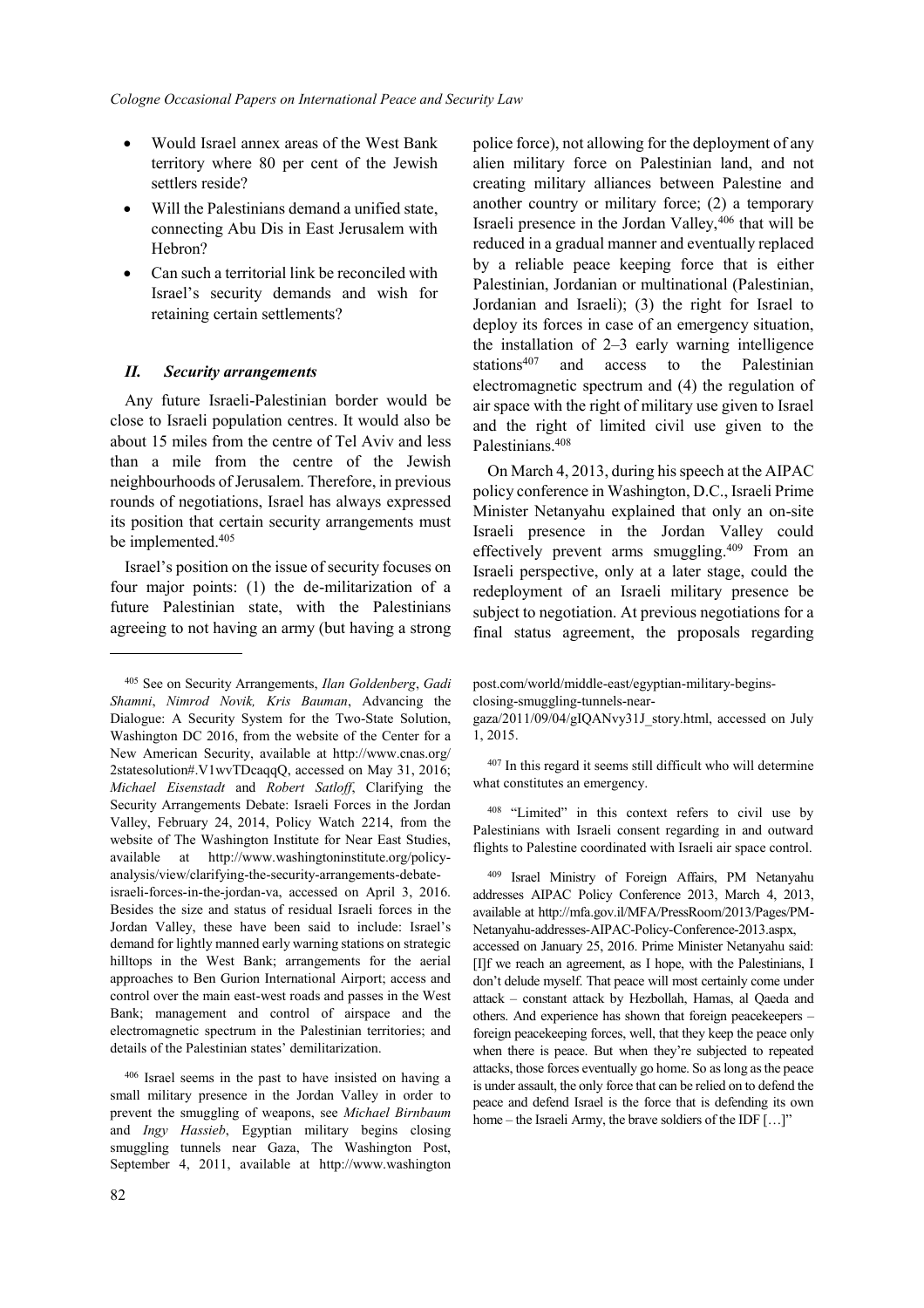security arrangements varied. Among them, there was the idea of three to five early warning stations and the presence of either an international or Israeli force. Such presence could potentially prevent a coordinated attack on Israel from the East.

The Clinton Parameters mention three early warning stations in the West Bank with the possibility of the addition of a Palestinian liaison presence subject to review after ten years and with any change of status to be mutually agreed upon.<sup>410</sup> With an increasing threat posed by "Daesh" – Al-Daula-al Islamiya fik – Irak val Scham, also known as the "Islamic State of Iraq and the Levante" (ISIL), a radical Sunni terrorist organization mainly operating in Iraq and Syria, international support for Israeli military presence in the Jordan Valley will probably increase. In case of an armed conflict with the Palestinians, or non-state actors attacking Israel from Palestinian territory, Israel would prefer to fight from its current positions. Therefore, the Israeli government is hesitant to surrender very real and concrete military advantages for promises of future behaviour and developments.

As regards security, the starting point for Palestinians is to put an end to Israeli military control of the West Bank. For Palestinians, ending the Israeli occupation requires the full withdrawal of Israeli military and civilian presence from all Palestinian territories, airspace and territorial waters. In addition, according to the Palestinian negotiation position, in order to achieve an independent national homeland for the Palestinians, "the security relations between Israel and Palestine would need to be structured in ways that will achieve the following: provide effective responses to internal and external threats, create mechanisms for ongoing cooperation as peaceful and friendly nations, respect international human rights and promote regional and international peace and security through developing relations with all of its neighbouring countries, based on peace, security and stability".<sup>411</sup> It seems that if foreign military presence is necessary, the Palestinians would favour the deployment of an international peacekeeping force instead of an Israeli military presence that could help stabilizing a final status agreement and possibly discourage Israeli intervention in Palestinian territory. According to the Palestinian view, the international community should show more determination in backing up its own decisions, as embodied in UN resolutions.<sup>412</sup> Palestinians believe that an international presence would deter Israeli violations of any future agreement and give Palestinians a chance to build their state and society.

It has been reported that during the latest round of U.S led peace talks, the idea that a future State of Palestine would be demilitarized and that a transitional IDF presence would be stationed in the Jordan Valley, was received favourably by the parties.<sup>413</sup> It has also been reported that the U.S. proposal of December 2013 suggested a ten-year presence of Israeli forces in the Jordan Valley, for training and strengthening the Palestinian security forces, before the gradual transfer of control over the Jordan Valley to the Palestinians.<sup>414</sup>

#### *III. Settlements*

Israeli settlements in the West Bank are subject to controversy and debate, both within and outside the

[policy-analysis/view/aligning-policy-with-preference-preser](http://www.washingtoninstitute.org/policy-analysis/view/aligning-policy-with-preference-preserving-a-path-to-a-two-state-solution) [ving-a-path-to-a-two-state-solution,](http://www.washingtoninstitute.org/policy-analysis/view/aligning-policy-with-preference-preserving-a-path-to-a-two-state-solution) accessed on March 27, 2016; *Barak Ravid*, U.S. Security Proposal includes Israeli Military Presence in Jordan Valley, Haaretz, December 7, 2013, available at http://www.haaretz.com/israelnews/.premium-1.562242, accessed on February 2, 2016.

<sup>410</sup> Institute for National Security Studies (INSS), Center for Applied Negotiations, The Israeli-Palestinian Negotiation file, Clinton Proposal on Israeli-Palestinian Peace, Part 1/3, Tel Aviv 2013, p. 167.

<sup>411</sup> Palestine Liberation Organization, Negotiation Affairs Department, Keyword: Security, available at http://www.nad-plo.org/etemplate.php?id=181, accessed on January 25, 2016.

<sup>412</sup> *Alan Dowty*, Israel/Palestine, 3rd ed., Cambridge 2012, p. 240.

<sup>413</sup> *Einat Wilf*, Aligning policy with preference, Preserving a path to a two-state solution, Policy Focus, 141 (2015), p. 4, from the website of The Washington Institute for Near East Policy, available at [http://www.washingtoninstitute.org/](http://www.washingtoninstitute.org/policy-analysis/view/aligning-policy-with-preference-preserving-a-path-to-a-two-state-solution)

<sup>414</sup> *Barak Ravid*, U.S. Plan Keeps Israeli Army in Jordan Valley for 10 Years, Haaretz, December 10, 2013, available at http://www.haaretz.com/israel-news/.premium-1.562718, accessed on February 4, 2016.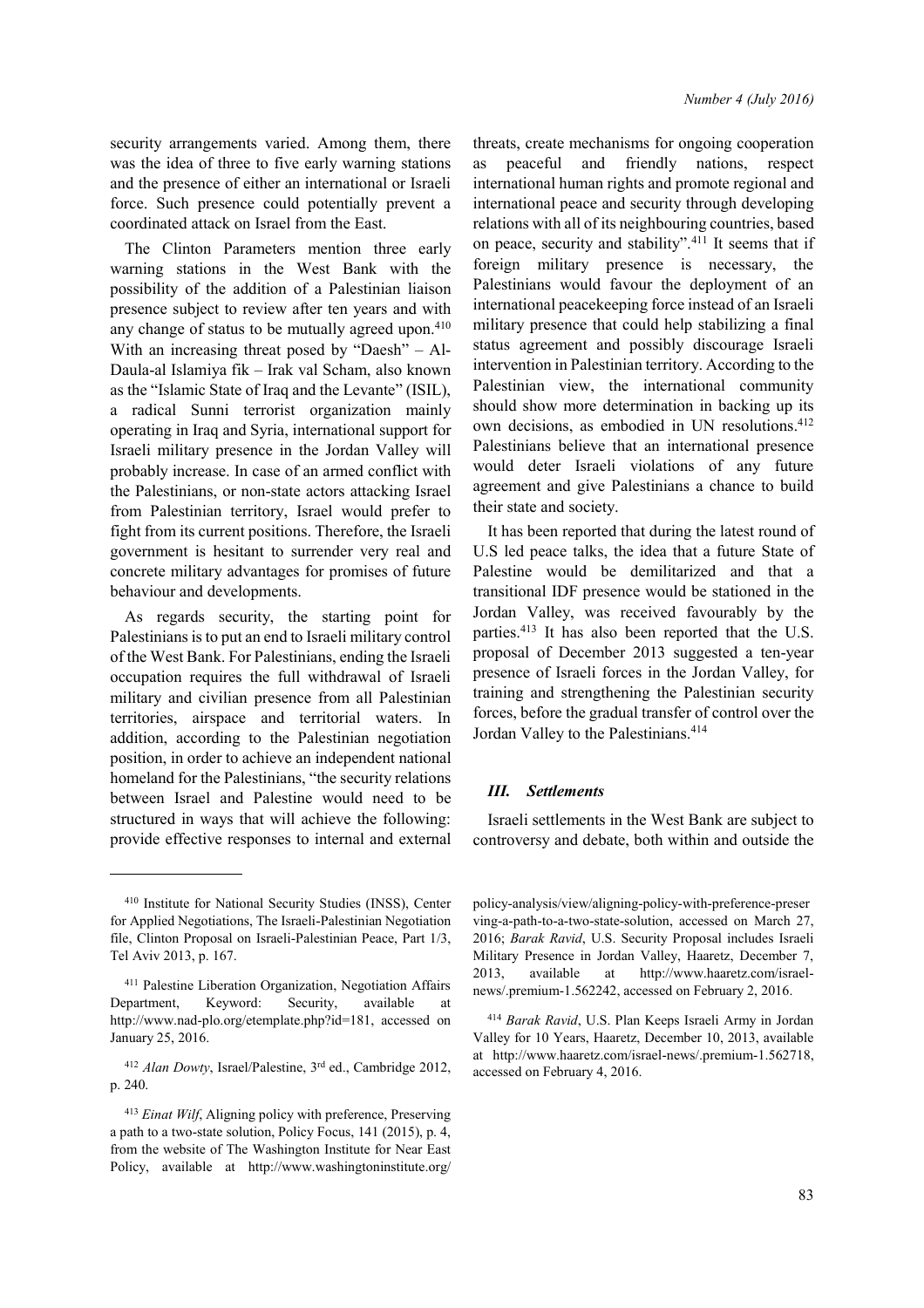negotiation room. The term "settlements" as used here, describes areas where Jews founded private suburban communities with governmental building permits, and at times, financial incentives after the 1967 War. In Hebrew, the disputed territory in the West Bank is referred to as the biblical land of Judea and Samaria*.* This land was part of the biblical land of Israel and it is viewed as historically and culturally important by most observant Jews and Torah scholars. While it is part of Jewish history and heritage, the Palestinians view this land as part of "Filastin" the territory of the State of Palestine and the national homeland of the Palestinian people.

Over the years, the number of Jewish residents of settlements in the West Bank has consistently grown, with 1,500 reported in 1972, 23,700 in 1983, 132,900 in 1995 and 274,500 in 2008.<sup>415</sup> In 2014, the Israeli Bureau of Statistics counted 362,900 Jewish residents of "125 Jewish localities in (the) Judea and Samaria region".<sup>416</sup> This number does not include Jewish residents of the Greater Jerusalem area (including East Jerusalem) that are not considered "settlers" by Israel.

According to the Central Intelligence Agency ("CIA") World Factbook, approximately 365,000 Israeli settlers live in the West Bank and approximately 200,000 Israelis live in East Jerusalem.<sup>417</sup> Palestinians believe, "settlers" reside on occupied Palestinian territory. Today, some of the "settlements" turned into real cities. The cities of Ariel, Modi'in Illit, Ma'ale Adumim or Betar Illit, for example, inhabit a population of over 30,000 citizens each.

Historically, Israeli settlements in the West Bank and the Gaza Strip developed in three different

phases with distinct motivations and ethos. In the first years after the 1967 War, Israel's Labour government sponsored or authorised settlements of two sorts: (1) where Jewish settlements had existed before 1948 but had been conquered or destroyed, such as the Jewish quarter of Jerusalem, Kiryat Arba (an area close to Hebron that was founded in 1968) and the Etzion bloc south of Jerusalem; and (2) where strategic considerations dominated, as with the Golan Heights, the Jordan Valley, and by the Egyptian border in Gaza.

In the mid-1970s, the second phase of settlement construction began on a small scale under, and often in conflict with, the Israeli Labour Party. It consisted of settlers with strong ideological and religious commitments to resettling the land, typically in the heart of the West Bank, where it would be more difficult to "disentangle" the two populations and reverse the settlement process. These settlements included Jewish enclaves near the major Palestinian cities of Ramallah, Nablus, and Jenin. In the 1977 Israeli parliamentary elections, the Labour Party was defeated by the Likud Party. At this time, the number of settlers totalled 4,000.<sup>418</sup> After 1977, the new Likud government strongly supported settlement construction and by 1982 there were over 21,000 settlers.<sup>419</sup>

The third phase began in the 1980s, as the number of ideologically motivated settlers decreased and the government began building "bedroom communities" just across the Green Line, within easy commuting distance of Tel Aviv and Jerusalem. By offering homes in a suburban style in the West Bank at an attractive and subsidized price, the settlement movement attracted a larger number of people. The total number of settlers, not including residents of

<sup>418</sup> *Alan Dowty,* Israel/Palestine, 3rd ed., Cambridge 2012, p. 230.

<sup>419</sup> *Alan Dowty,* Israel/Palestine, 3rd ed., Cambridge 2012, p. 198.

<sup>415</sup> For 2014, the Yesha (Judea and Samaria) Council, the official umbrella group representing the more than 100 Jewish settlements in the West Bank, estimated a settler population growth between June 30 and December 31, by two per cent, according to Yesha's statistics, a rise from 374,469 to 382,031. The anticipated annual four per cent growth rate would be more than double than Israel's nationwide growth rate, see The Times of Israel, Israel okays 2,610 homes for Jews and Arabs in E. Jerusalem, The Times of Israel, October 1, 2014, available at http://www.timesofisrael.com/israelokays-2610-homes-for-jews-and-arabs-in-e-jerusalem/, accessed on June 7, 2015.

<sup>416</sup> Israel Central Bureau of Statistics, Sources of Population Growth, by District, Population Group and Religion, Publication of September 10, 2015, available at

http://cbs.gov.il/shnaton66/st02\_15x.pdf, accessed on April 3, 2016.

<sup>417</sup> Central Intelligence Agency (CIA), The World Factbook, "West Bank", (updated January 5, 2016), available at https://www.cia.gov/library/publications/the-world-fact book/geos/we.html, accessed on January 25, 2016.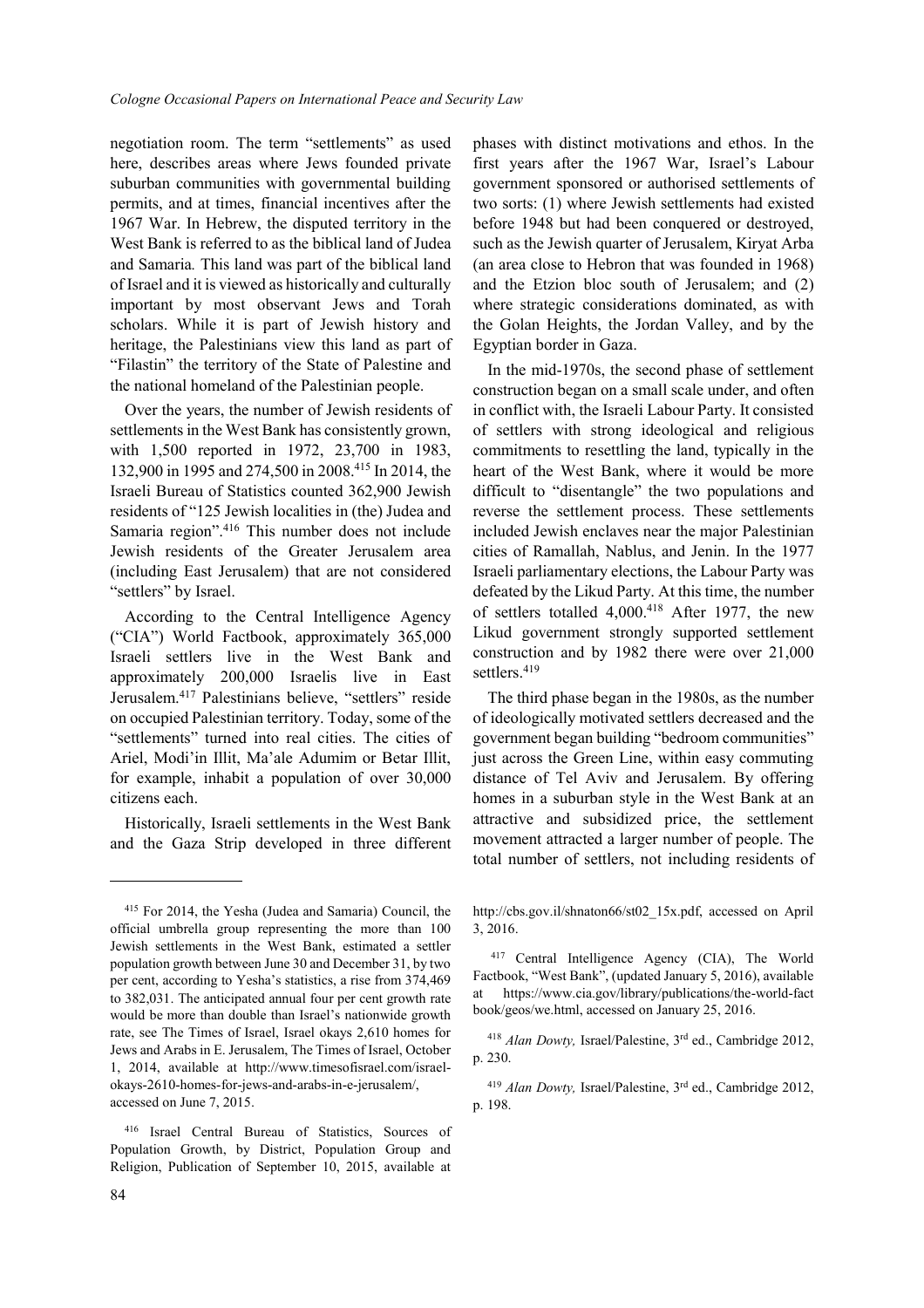suburbs within the Jerusalem municipal boundary, rose to 115,000 in 1993 and approximately 268,000 in 2007. Today, the settlers of this third category, who were seeking better "quality of life", account for about 77 per cent of the total number of settlers, while religious or ideologically motivated settlers account for approximately 20 per cent.<sup>420</sup> As part of a comprehensive peace agreement with Egypt in 1979, Israel dismantled all its 18 settlements in the Sinai Peninsula by 1982. Israel also dismantled all 21 settlements in the Gaza Strip and four settlements in the West Bank as part of its disengagement in 2005.

According to the majority international view, Jewish settlements in the West Bank violate international law. The United States, Canada, the European Union, the International Committee of the Red Cross, the UN Security Council, the UN General Assembly and the International Court of Justice consider them a violation of Article 49, paragraph 6 of the Fourth Geneva Convention Relative to the

Protection of Civilian Persons in Time of War (1949) (also known as the "Fourth Geneva Convention").<sup>421</sup>

According to this view, the purpose of Article 49, paragraph 6, which prohibits an occupying power to "deport or transfer part of its own civilian population into territory occupied", is to preserve the territorial and demographic structure of such territory in order to allow for reconciliation and peace to follow an armed conflict.

"As regards settlements […] Article 49, paragraph 6, of the Fourth Geneva Convention […] prohibits not only deportations or forced transfers of population such as those carried out during the Second World War, but also any measures taken by an occupying power in order to organise or encourage transfers of parts of its own population into the occupied territory. In this respect, the information provided to the Court shows that, since 1977, Israel has conducted a policy and developed practices involving the establishment of Settlements

negotiations and deplored Israel's continuous expansion of settlements. I call on Israel to stop all settlement activities [...]"; International Committee of the Red Cross, Conference of High Contracting Parties to the Fourth Geneva Convention, Statement, Geneva, December 5, 2001, available at https://www.icrc.org/ eng/resources/documents/misc/57jrgw.htm, accessed on May 18, 2015; UN Security Council, Resolution 446 (1979) of March 22, 1979, [S/RES/446], available at http://www.un.org/en/ga/ search/view\_doc.asp?symbol=S/RES/446%281979%29,

accessed on April 3, 2016, considered that settlements have "no legal validity" and affirmed "once more that the Geneva Convention to the Protection of Civilian Persons in Time of War, of August 12, 1949 is applicable to the Arab territories occupied by Israel since 1967, including Jerusalem." It called "once more upon Israel, as the occupying Power, to abide scrupulously by that Convention."; UN General Assembly, A/RES/67/120, January 14, 2013, Resolution adopted by the General Assembly on 18 December 2012, 67/120, Israeli settlements in the Occupied Palestinian Territory, including East Jerusalem, and the occupied Syrian Golan, available at http://www.un.org/en/ga/ search/view\_doc.asp?symbol=A/RES/67/120, accessed on January 25, 2016: "Affirming that the transfer by the occupying Power of parts of its own civilian population into the territory it occupies constitutes a breach of the Fourth Geneva Convention and relevant provisions of customary law, including those codified in Additional Protocol I to the four Geneva Conventions."; International Court of Justice, Legal Consequences of the Construction of a Wall in the Occupied Palestinian Territory, Advisory Opinion of July 9, 2004, I.C.J. Reports, 2004, p. 136.

<sup>420</sup> The New York Times, The cost of Israeli settlements, The New York Times, October 3, 2003, available at http://www.nytimes.com/2003/10/03/opinion/the-cost-ofisraeli-settlements.html, accessed on May 25, 2015.

<sup>421</sup> U.S. Department of State, Israel/Palestinians, U.S. Position on Settlements, Press Briefing on October 12, 2011, available at http://www.state.gov/r/pa/prs/ps/2011/10/175339.htm, accessed on May 18, 2015: "Our position on this issue remains unchanged. The United States has a clear policy – we do not accept the legitimacy of continued Israeli settlement activity. We oppose any effort to legalize settlement outposts, which is unhelpful to our peace efforts and would contradict Israeli commitments and obligations."; Government of Canada, Global Affairs Canada, Canadian Policy on Key Issues in the Israeli-Palestinian Conflict, January 13, 2014, available at http://www.international.gc.ca/ name-anmo/peace\_process-processus\_paix/canadian\_policypolitique canadienne.aspx?lang=eng, accessed on May 18, 2015: "Canada does not recognize permanent Israeli control over territories occupied in 1967 (the Golan Heights, the West Bank, East Jerusalem and the Gaza Strip)"; Statement by the EU High Representative Catherine Ashton on Israel's announcement of further settlements, January 11, 2014, 140111/02, from the website of the European Union External Action Service (EEAS), available at http://eeas.europa.eu/statements/docs/2014/1401 11\_02\_en.pdf, accessed on May 18, 2015: "I was deeply concerned to hear the latest announcement by the Israeli authorities to advance settlement plans once more in the West Bank including East Jerusalem. The settlements are illegal under international law, constitute an obstacle to peace and threaten to make the two-State solution impossible. On 16 December, the 28 Foreign Ministers of the Member States of the European Union unanimously warned against actions that undermine the current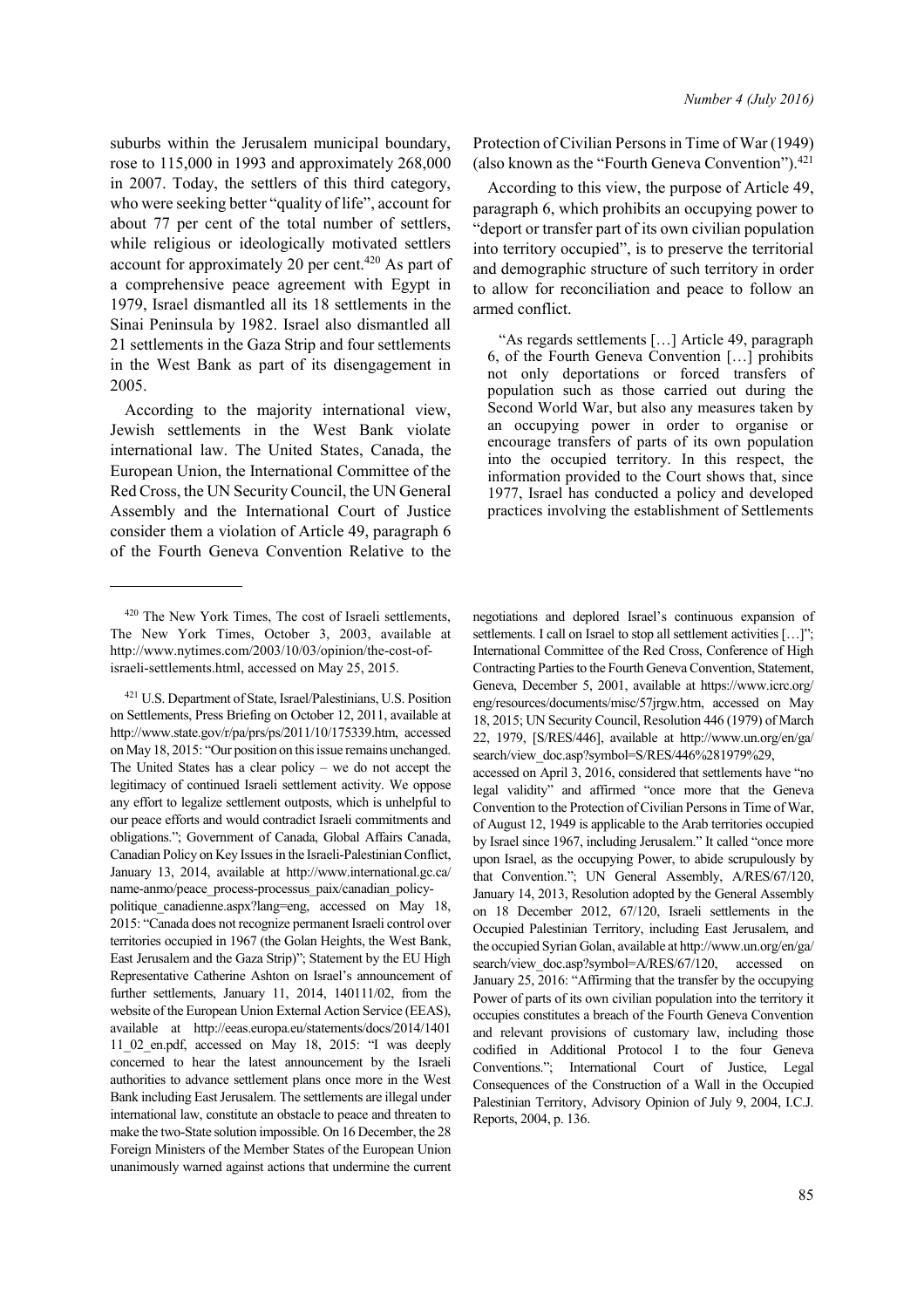in the Occupied Palestinian Territory, contrary to the terms of Article 49, paragraph 6, just cited." $42$ 

Israel's government and several academics, however, do not consider the settlements to be in violation of Article 49, paragraph 6 of the Fourth Geneva Convention.<sup>423</sup> The main argument for this position is that, due to the absence of a legal sovereign in the West Bank prior to the 1967 War, the Fourth Geneva Convention would not apply to the West Bank territory.<sup>424</sup> Furthermore, even if this provision is applicable, the scope of Article 49 paragraph 6 was limited to transfers or deportations into or out of occupied territories that are "forcible" and not "voluntary".<sup>425</sup> Finally, an argument has also

<sup>424</sup> *Yehuda Z. Blum*, The Missing Reversioner, Reflections on the Status of Judea and Samaria, Israel Law Review Vol. 3 (1968), pp. 279-301; *Stephen M. Schwebel*, What Weight to Conquest? American Journal of International Law, Vol. 64 (1970), pp. 344, 346-347: "If the foregoing conclusions that (a) Israeli action in 1967 was defensive and (b) Arab action in 1948 being aggressive, was inadequate to legalize Egyptian and Jordanian taking of Palestinian territory, are correct what follows? […] It follows that the application of the doctrine no weight to conquest requires modification in double measure. In the first place, having regard to the consideration that, as between Israel, acting defensively in 1948 and 1967, and her Arab neighbours acting aggressively in 1948 and 1967, on the other hand, Israel has better title in territory of what was Palestine, including the whole of Jerusalem, than do Jordan and Egypt, (the U.A.R. has, unlike Jordan, not asserted sovereign title), it follows that modifications of the 1949 armistice lines among those states within former Palestinian territory are lawful (if not necessarily desirable), whether those modifications are, in Secretary Rogers' words, "insubstantial alterations required for mutual security" or more substantial alterations – such as recognition of Israeli sovereignty over the whole of Jerusalem […] The foregoing analysis accords not only with the terms of the United Nations Charter, notably Article 2, paragraph 4, and Article 51, but law and practice as they have developed since the Charter's conclusion." *David M. Phillips*, The Illegal-Settlements Myth, Commentary, December 1, 2009, available at https://www.commentarymagazine.com/articles/the-illegalsettlements-myth/, accessed on January 25, 2016; *Eugene*  been brought forward that this provision, when put into its historical context, was created to prohibit and prevent forceful deportations of civilians such as those carried out by the Nazis, when they deported Jewish-German civilians into occupied Eastern Europe, and by the former Soviet Union when they deported political prisoners into territories acquired in Siberia. An independent three-member judicial committee led by a Supreme Court justice appointed by the Israeli government also determined that the Israeli settlements are legal according to Israeli law and international law.<sup>426</sup> In past proceedings before the Israeli Supreme Court, the Israeli government considered the control of the West Bank and the construction of buildings and settlements militarily

*Kontorovich,* "Five Puzzles about occupation and settlements: Questions for Geneva", The Washington Post, December 17, 2014, available at http://www.washington post.com/news/volokh-conspiracy/wp/2014/12/17/fivepuzzles-about-occupation-and-settlements-questions-forgeneva/, accessed on May 18, 2015; *Eugene V. Rostow*, Correspondence, American Journal of International Law, Vol. 84 (1990), p. 719: "[T]he Convention prohibits many of the inhumane practices of the Nazis and the Soviet Union during and before the Second World War – the mass transfer of people into and out of occupied territories for purposes of extermination, slave labor or colonization, for example. […] The Jewish settlers in the West Bank are most emphatically volunteers. They have not been "deported" or "transferred" to the area by the Government of Israel, and their movement involves none of the atrocious purposes or harmful effects on the existing population it is the goal of the Geneva Convention to prevent."

<sup>425</sup> Furthermore, it has been argued that Article 49 paragraph 6 could not be regarded as prohibiting the return of individuals to towns and villages such as Gush Etzion and Hebron, from which they have been expelled before or during 1948. However, the weakness of this argument is that it were not the same families resettling in Hebron after 1967 who were expelled in 1948. The territorial claim to the land cannot be brought forward just because of the people's ethnical connection to the Jewish people and its historical claim (justified or not) to the city of Hebron.

<sup>426</sup> Israel Prime Minister's Office, The Levy Report - Report on the Legal Status of Building in Judea and Samaria, July 9, 2012, available at http://www.pmo.gov.il/Documents/ doch090712.pdf (in Hebrew). An English language summary of the report is available at http://www.pmo.gov.il/English/ MediaCenter/Spokesman/Documents/edmundENG100712.p df; accessed on December 2, 2013.

<sup>422</sup> International Court of Justice, Legal Consequences of the Construction of a Wall in the Occupied Palestinian Territory, Advisory Opinion of July 9, 2004, I.C.J. Reports, 2004, p. 183, paragraph 120.

<sup>423</sup> Israel Ministry of Foreign Affairs, Israeli Settlements and International Law, November 30, 2015, available at http://www.mfa.gov.il/mfa/foreignpolicy/peace/guide/pages/ israeli%20settlements%20and%20international%20law.aspx , accessed on January 8, 2016.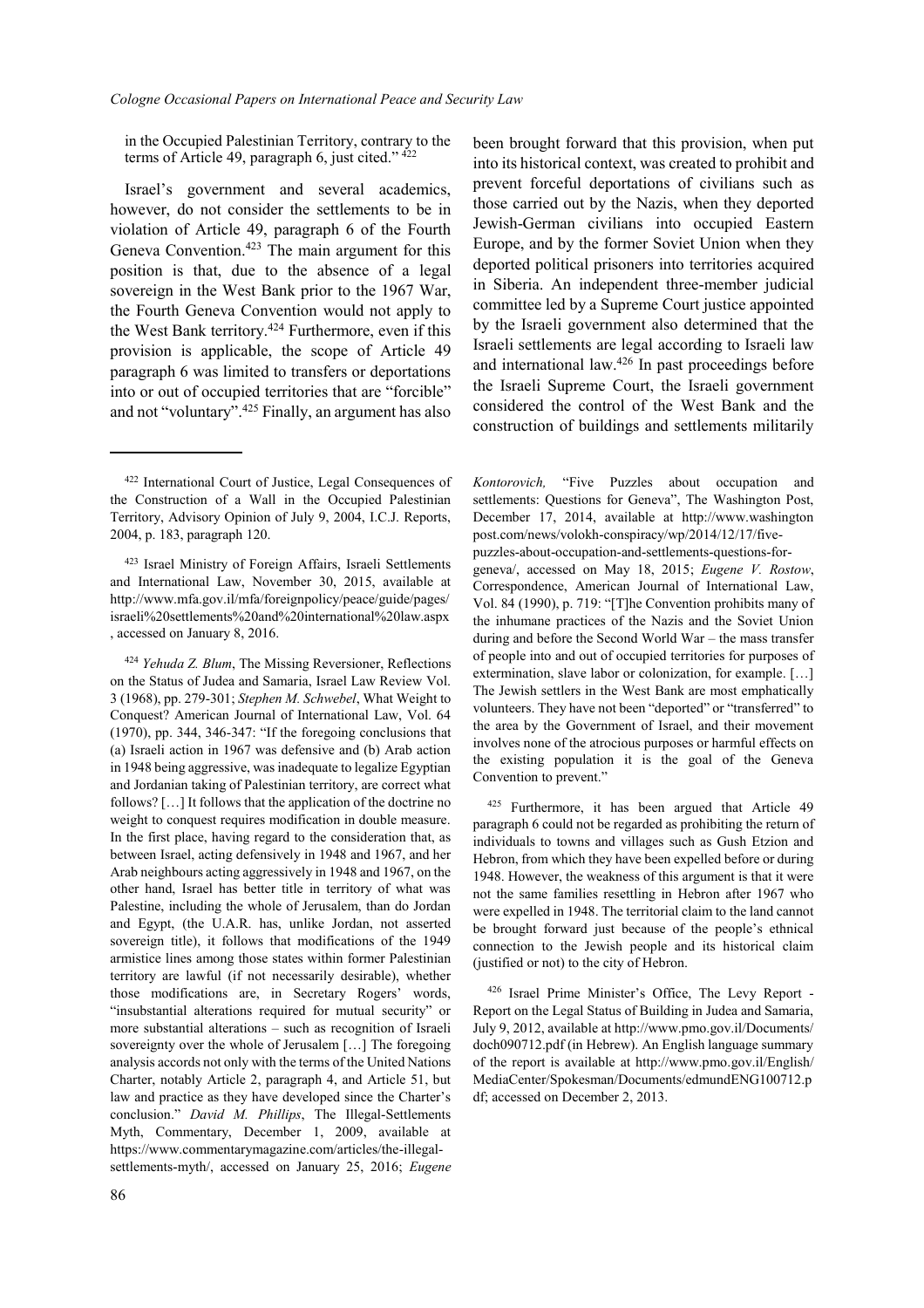necessary and argued that the Israeli settlements contribute a vital element to Israel's security.<sup>427</sup>

The Israeli government has not made an explicit declaration on the issue of West Bank settlements under customary international law. From the statements made by the Israeli government in proceedings before the Israeli Supreme Court, it can be inferred that the Israeli government seems not to regard settlements in the West Bank being covered by a rule under customary international law prohibiting the transfer of civilians into occupied territory for the following reasons.<sup>428</sup> First, the

<sup>428</sup> *Jean Marie Henckaerts* and *Louise Doswald-Beck*, Customary International Humanitarian Law, Vol. 1, Rules, Reprinted with corrections, Cambridge 2009, p. 462, Rule 130: "States may not deport or transfer parts of their own civilian population into a territory they occupy [IAC]." After deliberations on the Statute of the International Criminal Court, Israel explained its negative vote with a statement declaring that it "fails to comprehend why it has been considered necessary to insert into the list of the most heinous

situation in the West Bank would not fall under a customary prohibition because the Israeli government views the settlement enterprise as a completely voluntary and not as a state-sponsored project. Furthermore, it seems that the Israeli government would dispute the existence of sufficient state practice necessary for even establishing such customary international law.<sup>429</sup>

The PA, on the other hand, views the existence of Israeli settlements in the West Bank as a violation of international law. Moreover, according to the PA, the settlements and their protection by the Israeli

and grievous war crimes the action of transferring population into occupied territory. The exigencies of lack of time and intense political and public pressure have obliged the Conference to by-pass very basic sovereign prerogatives to which we are entitled in drafting international conventions, in favour of finishing the work and achieving a Statute on a come-what-may basis. We continue to hope that the Court will indeed serve the lofty objectives for the attainment of which it is being established." See UN Meetings Coverage and Press Releases, Press Release L/2889, UN Diplomatic Conference Concludes in Rome with decision to establish permanent International Criminal Court, July 20, 1998, available at http://www.un.org/press/en/1998/19980720.l2 889.html, accessed on January 8, 2016.

<sup>429</sup> In the case of Afu, in which the Israeli Supreme Court dealt with the deportation of protected persons from the occupied territory on security grounds, the Court did not view the first paragraph of Article 49 or Article 49 in its entirety of the Fourth Geneva Convention as forming part of customary international law, see The Israeli Supreme Court sitting as High Court of Justice, *Abd Al Nasser Al Aziz Abd Al Azis al Affo et al. v. Commander of the IDF in the West Bank*, H.C.J. 785/87 of April 10, 1988, available at http://elyon1.court.gov.il/files\_eng/87/850/007/Z01/870078 50.z01.pdf, accessed on April, 8, 2016, pp. 21-22: "But whatever the correct interpretation of the first paragraph of Article 49 of the Convention may be, the Convention, as Article 49 in its entirety, does not in any case form a part of customary international law [...] At the time no basis was given for the argument that Article 49 expresses a customary rule of international law; and given the material presented to us, the armed conflicts that have occurred since 1949 (India-Pakistan, Cyprus and others) have not brought about legal decisions that would shed a different light on the issue. In any case if there are any, they were not brought to our attention by the parties." For an English summary of the decision, see *Fania Domb*, Judgments of the Supreme Court of Israel Relating to the Administered Territories, Israel Yearbook on Human Rights Vol. 23 (1993), pp. 277-286.

<sup>427</sup> *Melanie Jacques*, Armed conflict and displacement, The Protection of Refugees and Displaced Persons under International Humanitarian Law, Cambridge 2012, p. 88; *David Kretzmer*, The law of belligerent occupation in the Supreme Court of Israel, The International Review of the Red Cross, Vol. 94, No. 885 (2012), p. 213. In its decision on the settlement of Beth El, the Israeli Supreme Court followed the view that this settlement may serve a security interest, see The Israeli Supreme Court sitting as High Court of Justice, *Suleiman Tawfiq Oyyeb and others v. Minister of Defense and others* (Beth El case), H.C.J. 606/78 of March 15, 1979, reprinted in The Palestine Yearbook of International Law, Vol. 2 (1985), *Anis F. Kassim*, (Ed. in chief), p. 134: "[I]t is indisputable that in occupied areas the existence of settlements – albeit 'civilian' – of citizens of the Occupying Power contributes greatly to the security in that area and assists the army in fulfilling its task. One need not be a military and defense expert to understand that terrorist elements operate with greater ease in an area solely inhabited by a population that is indifferent or sympathises with the enemy, than in an area in which one also finds people likely to observe the latter and report any suspicious movement to the authorities. Terrorists will not be granted a hideout, assistance or supplies by such people […]" However, in the decision on the Israeli settlement of Alon Moreh, the Israeli Supreme Court decided in favour of the petition by residents of the Arab village of Rujeib against the Israeli government's decision to allow the establishment of a settlement in the area, see The Israeli Supreme Court sitting as High Court of Justice, *Izzat Muhammad Mustafa Duweikat et 16 al. v. Government of Israel et al*, (Elon Moreh Case), H.C.J. 390/79 of October 22, 1979; unofficial translation available at http://www.hamoked.org/files/2010/1670\_eng.pdf, accessed on November 25, 2015.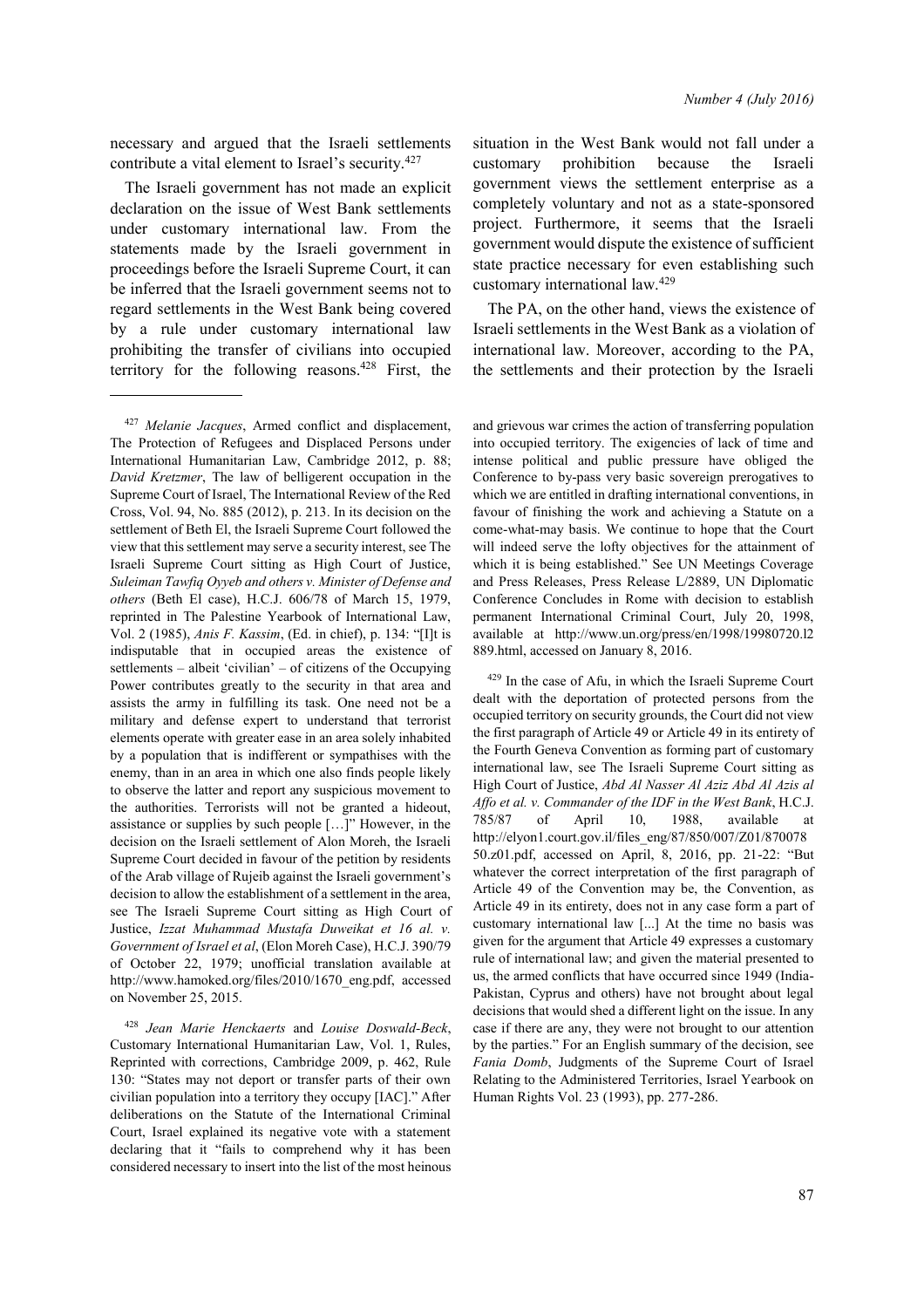military, pose a major obstacle to the peace process, the Palestinian aspiration for a state with a unified territory and a hindrance to the establishment of an independent and sustainable economy.<sup>430</sup> Furthermore, the Israeli settlements are viewed by the PA as significant obstacle to the Palestinian right to self-determination.<sup>431</sup>

In 2010, the Baker Institute for Public Policy at Rice University (Houston) published a comprehensive analysis of the territorial issue between Israel and the Palestinians and its possible solution.<sup>432</sup> The study, which was presented to President Obama in February 2010, was a serious attempt by previous peace negotiators and government/military officials of Israel, the PA and the U.S. with good relations to their respective governments to delineate a possible compromise between the Israeli and Palestinian positions on territory. The study attempts to close the gap between a previous Israeli proposal of a 7.03 per cent land swap (Israeli map) and a 1.9 per cent proposal by the Palestinians on the basis of an exchange of land at a ratio of 1 to 1. The Israeli and the Palestinian teams working on the study under U.S. guidance, formulated three possible territorial solutions: (i) a land swap of 4.0 per cent, necessitating the evacuation of 115,142 Israeli settlers (Option 1); (ii) a land swap of 3.4 per cent, necessitating the evacuation of 120,182 Israeli settlers (Option 2); and (iii) a land swap of 4.4 per

cent necessitating the evacuation of 100,780 Israeli settlers (Option 3).

## *IV. Palestinian Refugees and Jewish State*

Two more controversial aspects of the Israeli-Palestinian peace negotiations are the issues of Palestinian refugees and Israel's demand for recognition as a Jewish State. Both issues are closely linked to each other because allowing for the return of an unlimited number of Palestinian refugees from Lebanon, Syria, and Jordan to Israel, is incompatible with the concept of Israel as a Jewish State.

On December 11, 1948, the UN General Assembly Resolution 194 (III) resolved that:

"refugees wishing to return to their homes and live at peace with their neighbours should be permitted to do so at the earliest practicable date, and that compensation should be paid for the property of those choosing not to return and for loss of or any damage to property which, under principles of international law or equity, should be made good by the governments or authorities responsible."<sup>433</sup>

According to Resolution 242, there is a "necessity for achieving a just settlement of the refugee problem". While the starting point for most Palestinians in the negotiations on refugees is the indisputable existence of a "right of return" and the need for compensation, for most Israelis, while acknowledging the need for a just and fair solution,

<sup>430</sup> Palestine Liberation Organization, Negotiations Affairs Department, Keyword: Settlements, available at http://www.nad-plo.org/etemplate.php?id=11&more=1#1, accessed on January 8, 2016: "In addition to being illegal, Israeli settlements in the Occupied Palestinian Territory pose the single greatest threat to a two-state solution, and hence, to a just and lasting peace. Settlements, their infrastructure and associated areas of Israeli control grossly reduce the amount and quality of land remaining for our future state and severely undermine its territorial integrity. Under the "land for peace" formula contained in UN Security Council Resolutions 242 and 338 and upon which the peace process is based, Israel is to withdraw from the territories it occupied in 1967 in exchange for full peace and recognition from its neighbours."

<sup>431</sup> State of Palestine, Ministry of Information, History of Israeli settlement, April 5, 2009, available at http://minfo.ps/ English/index.php?pagess=main&id=39&butt=5, accessed on November 19, 2015.

<sup>432</sup> James A. Baker III Institute for Public Policy, Rice University, Getting to the Territorial Endgame of an Israeli-Palestinian Peace Settlement, A Special Report by the Israeli-

Palestinian Workshop of the Baker Institute's Conflict Resolution Forum, chaired by Edward P. Djerejian, 2010, available at https://bakerinstitute.org/files/399/, accessed on November 21, 2015.

<sup>433</sup> UN General Assembly, 194 (III), Palestine - Progress Report of the United Nations Mediator, December 11, 1948, [Resolution A/RES/194/(III)], available at http://www.un.org/ en/ga/search/view\_doc.asp?symbol=A/RES/194%28III%29, accessed on January 28, 2016. Neither the original General Assembly resolution, nor UN Security Council Resolutions 242 and 338 speak of a "right of return". Nor is it mentioned in the Israeli-Egyptian peace treaty 1978, the agreements between Israel and the PLO since 1993, or the Israeli-Jordanian peace treaty 1994. Israel has agreed in its treaties with Egypt and Jordan and in the Oslo Accords, to negotiate the refugee issue as part of its talks on final status issues. The wording of the peace agreements signed since 1978 between Israel and its neighbours suggests a compromise solution can be found for the Palestinian refugees.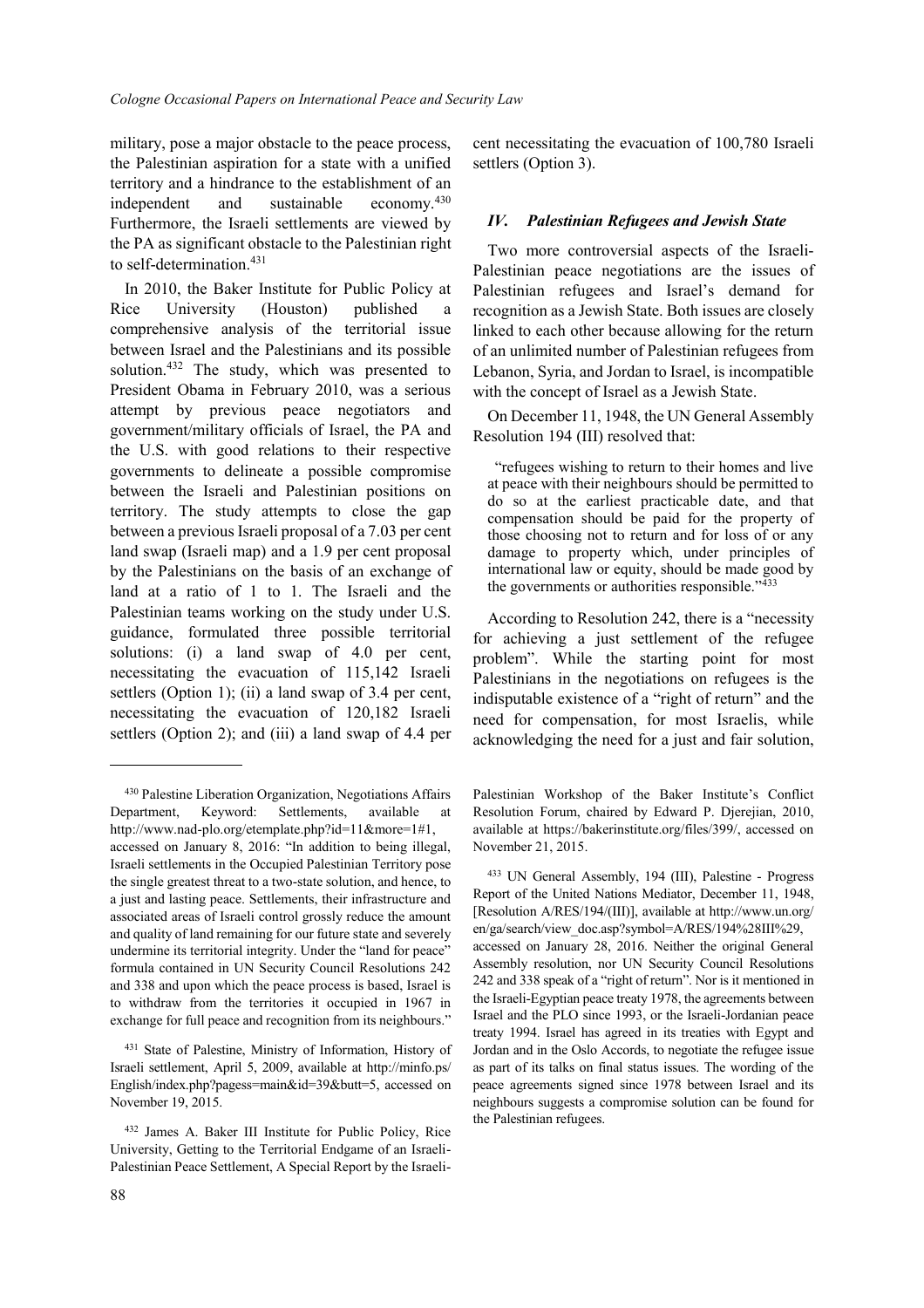the starting point is the absence of such right under international law.<sup>434</sup>

In 2016, the following number of persons, identifying themselves as Palestine refugees, live in refugee camps: 449,957 persons in twelve refugee camps in Lebanon, 2,097,338 persons in ten refugee camps in Jordan, 526,744 in nine refugee camps in Syria, 762,788 in 19 refugee camps in the West Bank (including suburbs in East Jerusalem) and 1,258,559 in eight refugee camps in the Gaza Strip.<sup>435</sup> While UNRWA carries out important social and welfare functions, such as the provision of health care, assistance, and education to descendants of Palestinians displaced persons and refugees, the organization has also been subjected to criticism.<sup>436</sup>

For instance, an aspect of UNRWA that is often criticized is the fact that its mandate lacks a precise

definition of who is a "refugee" and thus is entitled to register for assistance with UNRWA. Hence, since 1952, individuals have been eligible to receive assistance from UNRWA if their "normal place of residence was Palestine during the period 1 June 1946 to 15 May 1948 and who lost both home and means of livelihood as a result of the 1948 conflict".<sup>437</sup> For UNRWA's operations, "Palestine refugees are persons who fulfil the above definition and descendants of fathers fulfilling the definition".<sup>438</sup>

An individual is eligible for UNRWA relief if: (1) he is in need, (2) since the conflict, he has been residing in one of the countries where UNRWA provides relief; and (3) he is officially and currently registered with UNRWA.<sup>439</sup> UNRWA is the only refugee organization in which descendants of

Liberation Organization, Negotiation Affairs Department, Keyword: Refugees, available at http://www.nad-plo.org/ etemplate.php?id=12&more=1#4, accessed on January 25, 2016.

<sup>436</sup> *James G. Lindsay*, Fixing UNRWA, Repairing the UN's Troubled System of Aid to Palestinian Refugees, Policy Focus, 91 (2009), p. 1, from the website of The Washington Institute for Near East Policy, available at http://www.washingtoninstitute.org/policy-analysis/view/ fixing-unrwa-repairing-the-uns-troubled-system-of-aid-topalestinian-refuge, accessed on March 27, 2016; *Einat Wilf*, Aligning policy with preference, Preserving a path to a twostate solution, Policy Focus, 141 (2015), p. 17, from the website of The Washington Institute for Near East Policy, available at [http://www.washingtoninstitute.org/policy](http://www.washingtoninstitute.org/policy-analysis/view/aligning-policy-with-preference-preserving-a-path-to-a-two-state-solution)[analysis/view/aligning-policy-with-preference-preserving-a](http://www.washingtoninstitute.org/policy-analysis/view/aligning-policy-with-preference-preserving-a-path-to-a-two-state-solution)[path-to-a-two-state-solution,](http://www.washingtoninstitute.org/policy-analysis/view/aligning-policy-with-preference-preserving-a-path-to-a-two-state-solution) accessed on March 27, 2016.

<sup>437</sup> UN Relief and Works Agency for Palestine Refugees in the Near East (UNRWA), Frequently Asked Questions, available at http://www.unrwa.org/who-we-are/frequentlyasked-questions, accessed on March 8, 2016.

<sup>438</sup> UN Relief and Works Agency for Palestine Refugees in the Near East (UNRWA), Frequently Asked Questions, available at http://www.unrwa.org/who-we-are/frequentlyasked-questions, accessed on March 8, 2016.

<sup>439</sup> *James G. Lindsay*, Fixing UNRWA, Repairing the UN's Troubled System of Aid to Palestinian Refugees, Policy Focus, 91 (2009), p. 24, from the website of The Washington Institute for Near East Policy, available at http://www.washingtoninstitute.org/policy-analysis/view/ fixing-unrwa-repairing-the-uns-troubled-system-of-aid-topalestinian-refuge, accessed on March 27, 2016.

<sup>434</sup> Summarized by *Ruth Lapidoth*, Israel and the Palestinians, Some Legal Issues, Jerusalem 2003, p. 49: "This interpretation, however, does not seem warranted: the paragraph does not recognize any "right", but recommends that the refugees "should" be "permitted" to return. Moreover, that permission is subject to two conditions – that the refugee wishes to return, and that he wishes to live at peace with his neighbors. The violence that erupted in September 2000 forecloses any hope for a peaceful coexistence between Israelis and masses of returning refugees. Moreover, the Palestinians have linked the request for return to a claim for self-determination. If returning refugees had a right to external self-determination, this would mean the end of the very existence of the State of Israel. Under the 1948 resolution, the return should take place only "at the earliest practicable date". The use of the term "should" with regard to the permission to return underlines that this is only a recommendation – it is hortatory. One should also remember that under the UN Charter the General Assembly is not authorized to adopt binding resolutions, except in budgetary matters and with regard to its own internal rules and regulations. Finally, the reference to principles of international law or equity refers only to compensation for property and does not seem to refer to the permission to return. It should also be borne in mind that the provision concerning the refugees is but one element of the Resolution that foresaw "a final settlement of all questions outstanding between" the parties, whereas the Arab States have always insisted on its implementation (in accordance with the interpretation favorable to them) independently of all other matters […]"

<sup>435</sup> For an overview of the number of Palestine Refugees registered with UNWRA see UN Relief and Works Agency for Palestine Refugees in the Near East (UNRWA), Where We Work, available at http://www.unrwa.org/where-wework?qt-view\_unrwa\_fields\_unrwa\_fields\_where\_we work block=0#qt, accessed on January 8, 2016; Palestine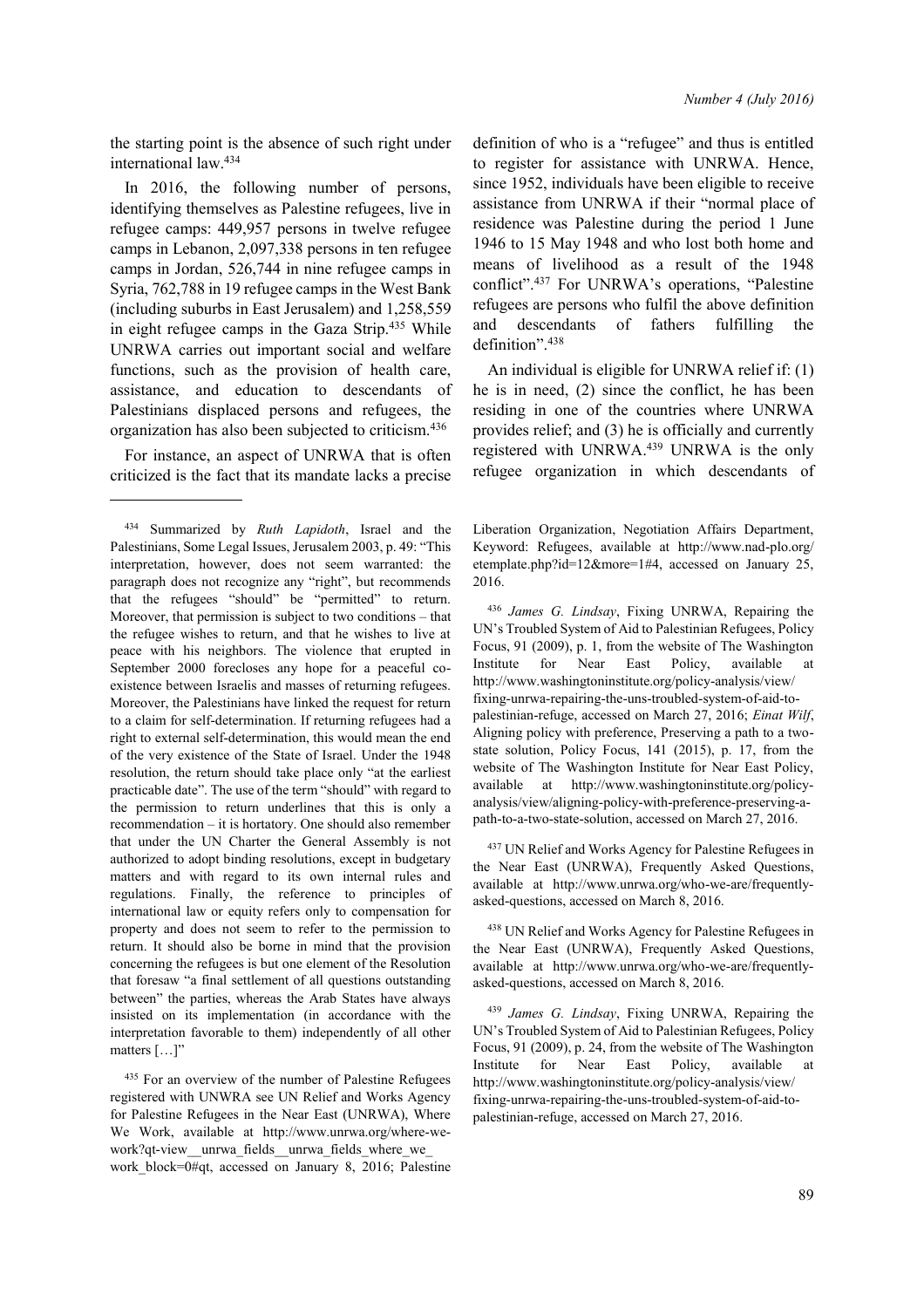displaced persons are also eligible to register as "refugees".<sup>440</sup> Such persons, except for refugees in the Hashemite Kingdom of Jordan, cannot receive full citizenship with full rights of employment and residence in their Arab host states (e.g. Syria and Lebanon). In the past, UNRWA has been criticized by its former general counsel and legal adviser for its one sided pro-Palestinian statements and its limited success with preventing funds from being transferred to persons involved in criminal acts.<sup>441</sup> Additional problems with UNRWA are its education system which has been criticized for not successfully preventing the incitement of hatred against Israel,<sup>442</sup> and the reoccurring incidents in which UNRWA facilities, as UN institutions under the protection of the laws of armed conflict, are used as weapon storage facilities and rocket launching sites.<sup>443</sup>

On December 7, 2014, Netanyahu addressed the 11th Saban Forum in Washington, D.C., and outlined his three pillars of peace with the Palestinians (including an end to the demand for a right of return):

accessed on May 19, 2015. UNRWA rejects this allegation,

"Real peace will only come with leadership that demands from the Palestinians to accept the three pillars of peace: one, genuine mutual recognition; two, an end to all claims, including the right of return; and three, a long-term Israeli security presence. Now, I will never give up on this triangle of true peace." 444

The PLO envisions a "just solution to the Palestinian refugee issue in accordance with international law, and specifically UN General Assembly Resolution 194" which "must be based on the right of return and reparations."<sup>445</sup> According to the PLO, this position was supported by the Arab Peace Initiative, which called for a just solution to the Palestinian refugee problem to be agreed upon in accordance with UN General Assembly Resolution 194 and to address both: the right of return and reparations.

On the question of Palestinian refugees, U.S. President Clinton proposed that the new State of Palestine would be the homeland to the refugees that left their residence or were displaced during the

<sup>440</sup> In practice this means that any individual born in one of the refugee camps in the Gaza Strip and whose parents were also born there, but his grandparents left their homes in 1948 can register as a UNRWA refugee and is eligible for humanitarian support.

<sup>441</sup> *James Lindsay,* Fixing UNRWA, Repairing the UN's Troubled System of Aid to Palestinian Refugees, Policy Focus, 91 (2009), p. 19, from the website of The Washington Institute for Near East Policy, available at http://www.washingtoninstitute.org/policy-analysis/view/ fixing-unrwa-repairing-the-uns-troubled-system-of-aid-topalestinian-refuge, accessed on March 27, 2016. In 1964, the agency permitted its staff to attend the Palestine National Congress in Jerusalem – where the Palestine Liberation Organisation was established – despite UN and UNRWA rules against political activities; after the 1967 war, UNRWA took on the responsibility of protesting Israel's demolition of Palestinian housing in the newly controlled territories. It also proposed a UN presence to protect civilians from the Israeli military, echoing Palestinian leaders; from 1975 to 1982 the agency's Siblin Vocational Training Centre outside Sidon, Lebanon, was occasionally under the control of the PLO and issued for various improper activities such as storing weapons, housing PLO personnel and equipment, indoctrinating students.

<sup>442</sup> *Lazar Berman*, Palestinian kids taught to hate Israel in UN-funded camps, The Times of Israel, August 14, 2013, available at http://www.timesofisrael.com/palestinian-kidstaught-to-hate-israel-in-un-funded-camps-clip-shows/,

see UN Relief and Works Agency for Palestine Refugees in the Near East (UNRWA), Statement by UNRWA Spokesperson Chris Gunness, October 22, 2014, available at http://www.unrwa.org/newsroom/official-statements/unrwarejects-allegations-incitement-baseless, accessed on May 19, 2015.

<sup>443</sup> UN Secretary Council, S/2015/286, Letter dated 27 April 2015 from the Secretary-General addressed to the President of the Security Council, Annex, available at http://www.un.org/en/ga/search/view\_doc.asp?symbol=S/20 15/286.pdf, accessed on April 3, 2016: Incident (h) Presence of weaponry at the UNRWA Gaza Beach Elementary Coeducational "B" school on July 16, 2014; Incident (i) Presence of weaponry at the UNRWA Jabalia Elementary "C" and Ayyobiya Boys School on July 22, 2014; Incident (j) Presence of weaponry at the UNRWA Nuseirat Preparatory Coeducational "B" School on July 29, 2014 and on August 17, 2014.

<sup>444</sup> Israel Ministry of Foreign Affairs, PM Netanyahu addresses 11th Annual Saban Forum, Excerpts, December 7, 2014, available at http://mfa.gov.il/MFA/PressRoom/ 2014/Pages/PM-Netanyahu-addresses-11th-Annual-Saban-Forum-7-Dec-2014.aspx, accessed on January 26, 2016.

<sup>445</sup> Palestine Liberation Organization, Negotiation Affairs Department, Keyword: Refugees, available at http://www.nad-plo.org/etemplate.php?id=12&more=1#4, accessed on January 25, 2016.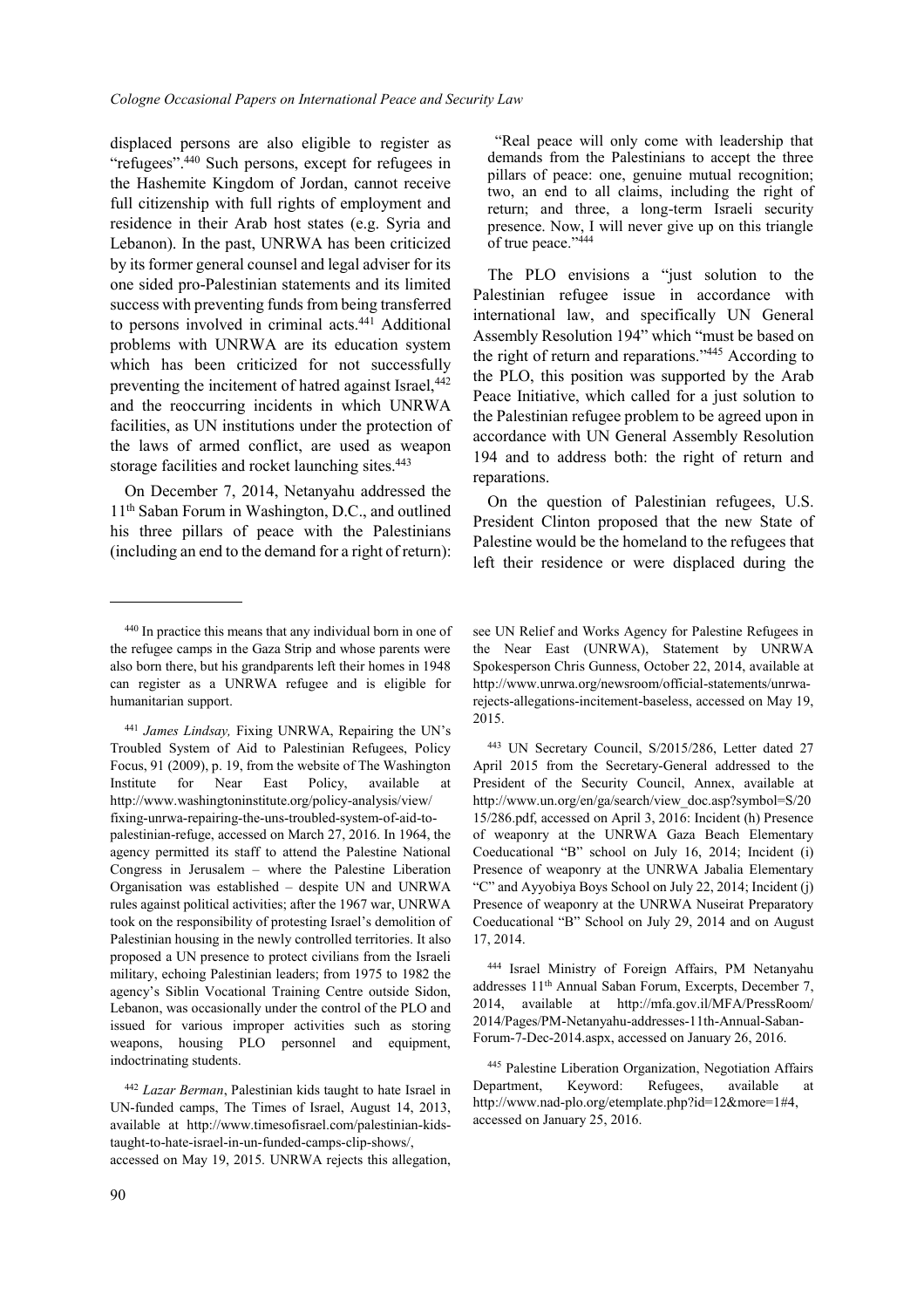armed conflict of 1948–1949, with priority given to those refugees residing in Lebanon. This proposal, however, would not prevent Israel from absorbing a symbolic number of refugees in accordance with its laws and sovereign decisions. Clinton further advocated for a joint international effort to compensate refugees and assist them with housing either in the new State of Palestine, in the area swapped with Israel, in their current host countries, in another state or, if admitted, in Israel. Both parties would have to agree that this solution would meet all the requirements of Resolution 194 (III).

On June 21, 2008, in a meeting with the Israeli negotiation team during the negotiations following the Annapolis Conference, Ahmed Qurei demanded the following in regard to the refugee issue: responsibility, the right of return, reparations for individuals, reparations for host countries, the establishment of an "international fund" and an "absentee property fund" that would compensate Palestinians.<sup>446</sup> In 2008, as a symbolic gesture of good will, Olmert offered to allow 5,000 Palestinians to return to Israel within a time frame of five years and to provide financial compensation to the remaining first generation refugees. It has been suggested that this plan was supported by Israel, the U.S. and Saudi Arabia.<sup>447</sup> In addition, Israelis and the Palestinians presumably discussed the inclusion of a preamble to a future final status agreement, in which each side would acknowledge the other side's suffering. In this context it has been pointed out that Israel would be willing to acknowledge, but neither apologize nor accept legal responsibility for any

injustice the Palestinians experienced. In return, the Palestinians would be willing to give up their claim for the return of all refugees to Israel.<sup>448</sup> On November 1, 2012, in an interview with an Israeli television network, Abbas denied that he had any intentions to return to his birthplace Safed, a city in northern Israel. This denial has been interpreted by some, as a waiver of the demand of physical return of Palestinian refugees.<sup>449</sup>

Israel's demand for recognition as a Jewish State or the homeland of the Jewish nation has been summarized by Tal Becker as the demand for public recognition of the right of the Jewish people to selfdetermination in a state of their own:

"The term 'Jewish State' is sometimes misconceived as implying an aspiration for a Jewish theocracy […] properly understood, however, the claim seeks no more and no less than public recognition of the right of the Jewish people to self-determination in a state of their own. In this respect the demand for recognition is no different from the selfdetermination claims advanced by many other peoples under international law. The claim should also not be seen as an attempt to negate corresponding Palestinian right to selfdetermination. Indeed, today's advocates of recognition argue that it is Israel's acceptance of a Palestinian nation-state that justifies parallel Palestinian acknowledgement of the Jewish nationstate."450

For Netanyahu, Israel's recognition as a Jewish State by the Palestinians is a fundament for peace and the absence of this recognition poses a real obstacle to Israel-Palestinian progress.<sup>451</sup> On March

<sup>446</sup> Al Jazeera, The Palestine Papers, Minutes from Plenary Session Post Annapolis, June 21, 2008, available at http://transparency.aljazeera.net/en/projects/thepalestinepape rs/201218233520312797.html, accessed on February 1, 2016.

<sup>447</sup> *Smadar Peri*, Compensation plan for Palestinian refugees promoted, Ynetnews, March 28, 2007, available at http://www.ynetnews.com/articles/0,7340,L-3382162,00.html, accessed on May 19, 2015.

<sup>448</sup> *Avi Issacharoff*, Revealed: Olmert's 2008 peace offer to the Palestinians, The Jerusalem Post, May 24, 2013, available at http://www.jpost.com/Diplomacy-and-Politics/Details-of-Olmerts-peace-offer-to-Palestinians-exposed-314261, accessed on March 9, 2016; *Avi Issacharoff,* Interview with *Ehud Olmert*, Olmert: I am still waiting for Abbas to call, The Tower, May 24, 2013, available at http://www.thetower.org/ exclusive-olmert-i-am-still-waiting-for-abbas-to-call-willabbas-ever-say-yes/, accessed on May 19, 2015.

<sup>449</sup> *Asher Zeiger*, Abbas says he has no right to live in Safed, and no territorial demands on pre-1967 Israel, The Times of Israel, November 1, 2012, available at http://www.timesofisrael.com/abbas-says-he-has-no-rightto-live-in-safed-and-has-no-demands-on-pre-1967-israel/, accessed on November 18, 2015.

<sup>450</sup> *Tal Becker*, The Claim for Recognition of Israel as a Jewish State: A reassessment, Policy Focus, 108 (2011), p. 4, from the website of The Washington Institute for Near East Policy, available at http://www.washingtoninstitute.org/ uploads/Documents/pubs/PolicyFocus108.pdf, accessed on March 27, 2016.

<sup>451</sup> Israel Prime Minister's Office, PM Netanyahu's Remarks to the Saban Forum, December 6, 2015 available at http://www.pmo.gov.il/English/MediaCenter/Speeches/Page s/speechsaban061215.aspx, accessed on February 4, 2016: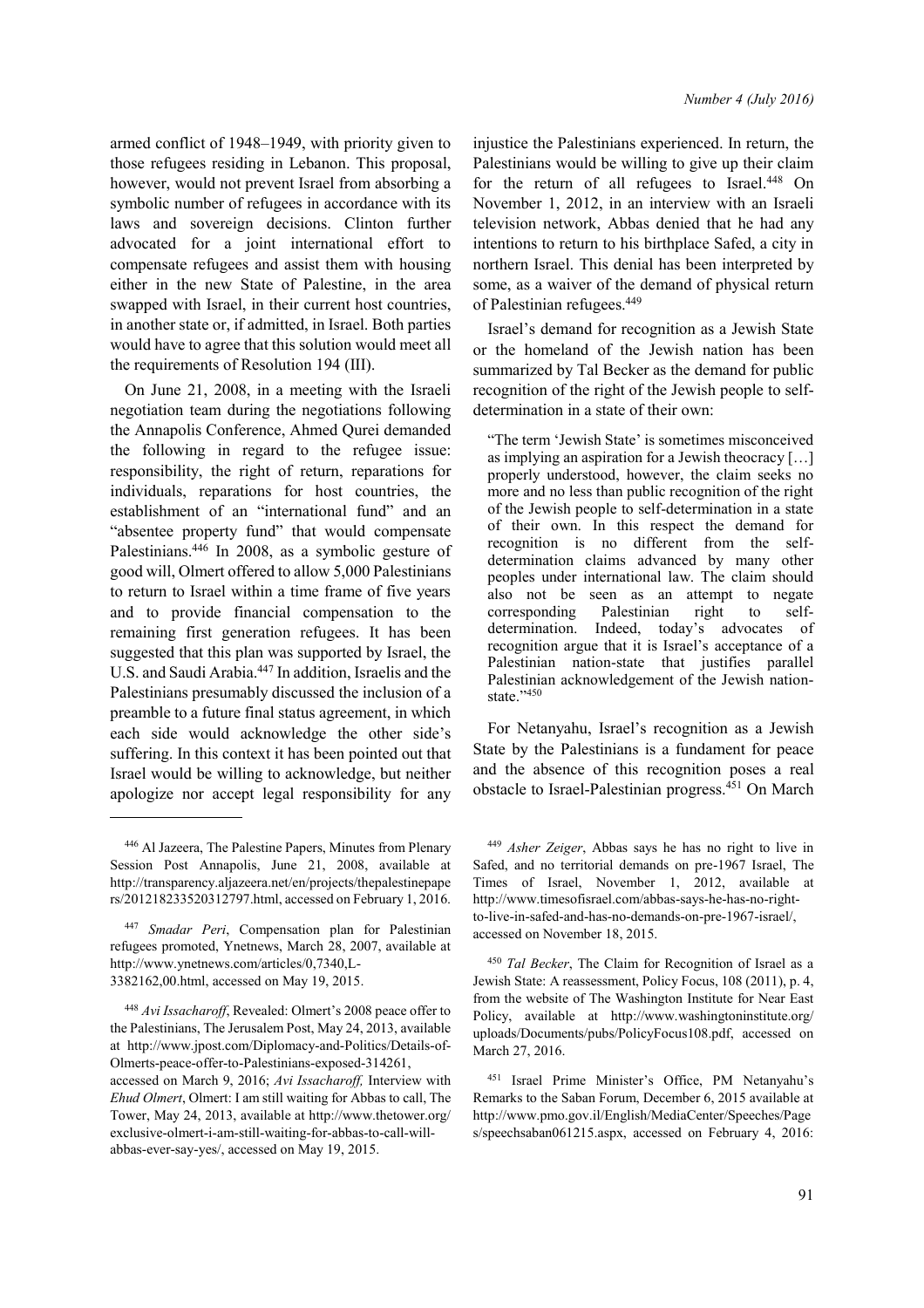4, 2014, during a speech in the U.S., Netanyahu asked Abbas publicly to recognize Israel as a Jewish State:

"[J]ust as Israel is prepared to recognise a Palestinian State, the Palestinians must be prepared to recognise a Jewish State. President Abbas, recognise the Jewish State, and in doing so, you would be telling your people, the Palestinians, that while we might have a territorial dispute, the right of the Jewish people to a state of their own is beyond dispute. You would be telling Palestinians to abandon the fantasy of flooding Israel with refugees, or amputating parts of the Negev and the Galilee. In recognising the Jewish State, you would finally make clear that you are truly prepared to end the conflict. So recognise the Jewish State. No excuses, no delays, it's time […]" 452

For Israel, the demand for recognition as a Jewish State also includes the demand for the end to any further claims by the Palestinians and the acceptance that a final status agreement determines the end of the Israeli-Palestinian conflict. In opposition to this position, it has been argued that Israel should not insist to be recognized by the Palestinians as a Jewish State.<sup>453</sup> According to this view, rather than to demand for some vague concept of Jewish statehood, the frontline of Israel's negotiating position should be to demand that the Palestinians do not insist on their right of return, refrain from aiming to defeat Israel in a war, and refrain from international efforts to isolate and delegitimize Israel. In this context, it has been argued that in order

to reach a peace agreement between Israel and the Palestinians, it was not vital that both sides accept each other's narrative, slogans or terminology but rather find practical solutions to live side-by-side in peace.

Abbas, on the other hand, seems to oppose the recognition of Israel as a Jewish State.<sup>454</sup> During a speech before the PLO Central Council on March 30, 2014, Abbas said that Israel did not require from Jordan or Egypt to be recognized as Jewish State and that the Palestinian government had already recognized the State of Israel, which was sufficient for mutual recognition:

"[F]or the past two or three years, the case of the Jewishness of the State of Israel has been proposed to me. Our position is mutual recognition. We and the Palestinian government have acknowledged the state of Israel. When Israel concluded a treaty with Egypt, Egypt was not asked to recognize the Jewishness of Israel. And when Israel concluded a treaty with Jordan, Jordan was not asked to recognize the Jewishness of Israel. Why are we asked to acknowledge the Jewishness of the State of Israel? I say no to the recognition of the Jewishness of the State of Israel. I ask, "Why does not Israel go to the UN and ask them to recognize it as a Jewish state?" One last point I explained to the Israeli journalists: You may not know your history; we know more about your history than you do […] The soldier stops at the checkpoint and prays. This is not my business, but Israel allows one to enter and forbids the other. We will not accept the recognition of the Jewishness of the State of Israel."455

il/index.aspx?id=4538&articleid=10902, accessed on November 18, 2015. *Even* argues that Abbas assigns the Israeli Arab-Palestinians, especially in their future numbers an important role in the design of Israel as a bi-national state, in both demographic and political aspects. *Even* believes that Abbas expects the Arab proportion of the Israeli population to increase in several ways: Exercise of the right of return on a large scale, a Palestinian policy of increasing the number of Israeli identity cards held by Palestinians, including not giving Palestinian passports to Palestinian-Israeli citizens who want them; and refusal to accept territory within the Green Line populated by Israeli Palestinian citizens as part of a negotiated territorial exchanges. All these policies have one common denominator: a one-way movement of Palestinians to Israel.

<sup>&</sup>quot;[A]nd I think it's important if we're ever going to resolve this issue is to demand from the Palestinian leadership to recognize the Jewish state. We'll still have many, many issues to resolve, but it begins with the recognition of the right of the Jewish people to have a state of their own. This is the fundament of peace and the absence of this recognition is the real obstacle."

<sup>452</sup> Israel Prime Minister's Office, PM Netanyahu's speech at the AIPAC policy conference, March 4, 2014, available at http://www.pmo.gov.il/English/MediaCenter/Speeches/Page s/speechaipac040314.aspx, accessed on June 15, 2015.

<sup>453</sup> *Donniel Hartman*, A Jewish State: It's our problem, not theirs, March 18, 2014, from the website of the Shalom Hartman Institute, available at http://hartman.org.il/Blogs\_ View.asp?Article\_Id=1330&Cat\_Id=273&Cat\_Type=Blogs, accessed on May 19, 2015.

<sup>454</sup> *Shmuel Even*, Abu Mazen's Opposition to Recognition of Israel as a Jewish State: Strategic Implications, INSS Insight No. 762, November 4, 2015, available at http://www.inss.org.

<sup>455</sup> State of Palestine, Palestine Liberation Organization, Office of the President, Address of H. E. President Mahmoud Abbas to the PLO Central Council, April 30, 2014, from the website of the Palestine Liberation Organization, Negotiation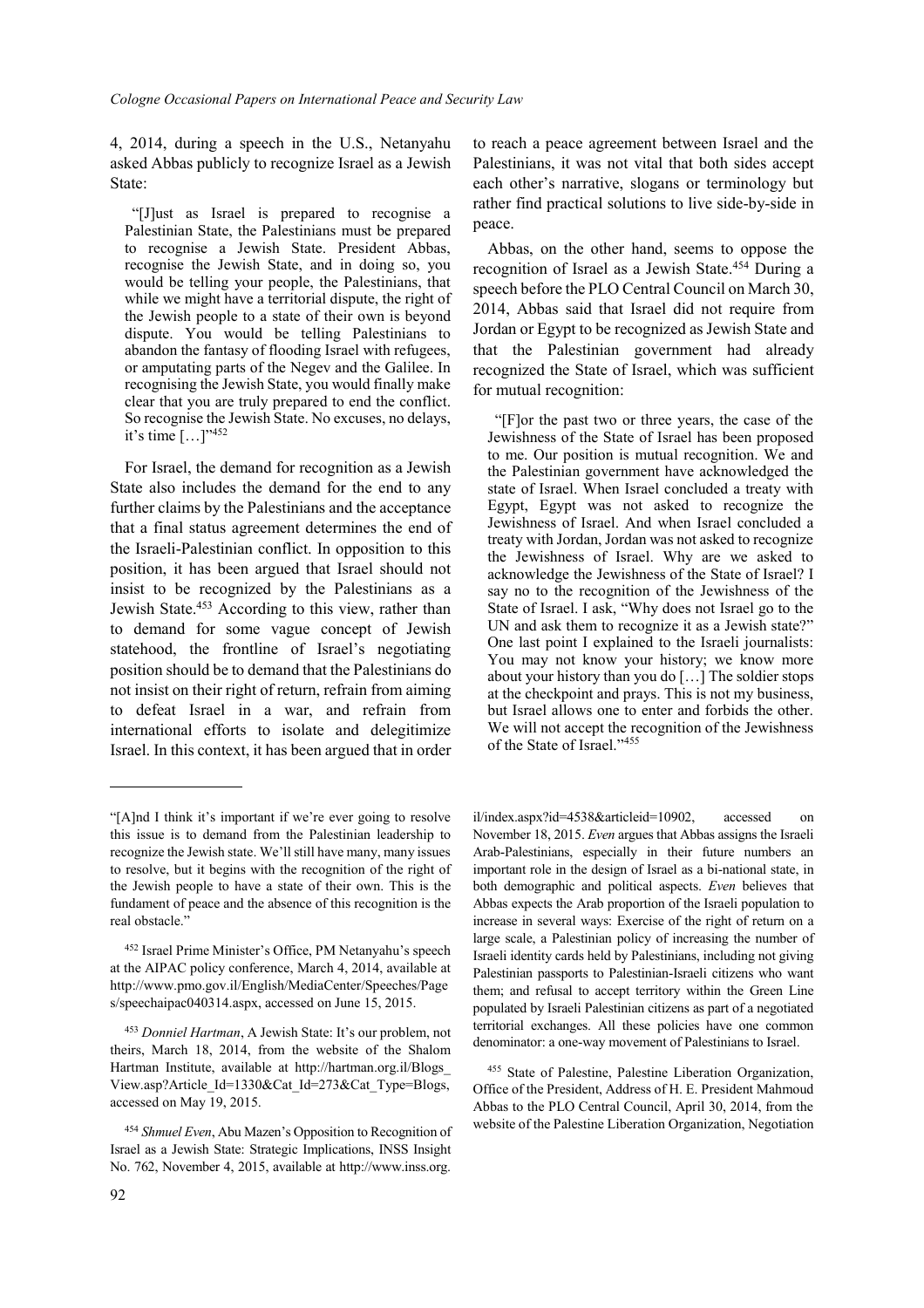There are two main reasons for this opposition: the fear of a deterioration of the status of Israeli-Arabs in "Jewish Israel" and the consequences for the Palestinians' claims to historical Palestine. On November 30, 2014, in an interview with Egyptian newspaper Akhbar Al-Yawm, Abbas is quoted to have rejected to recognize Israel as a Jewish State precisely for these two reasons:

"[W]e will stand against this enterprise, not out of obstinacy, but because it contradicts our interests. The first to suffer from this law (The Israeli Jewish State Bill*; J.H.*) will be 1.5 million Arabs who would no longer belong to Israel, due to their religion…There is another reason … (Israel, *J.H.*) will not allow the return of refugees. There are six million refugees who wish to return, and by the way, I am one of them. We need to find creative solutions because we cannot close the door to those who wish to return  $[...]^{3456}$ 

#### *V. Jerusalem*

A final status agreement between Israel and the Palestinians must address the future status of Jerusalem.<sup>457</sup> Proposals for the Jerusalem issue range from a division of the city into Israeli West Jerusalem and Palestinian East Jerusalem (with

common sovereignty over the holy sites) to an undivided Jerusalem that serves as the capital of both states.<sup>458</sup>

However, few official government documents, let alone a clear formulation of policy, have been published on this issue. The reason behind the reservation on this issue is the symbolic nature and the religious and political significance of Jerusalem for both peoples. The Old City of Jerusalem is the central focus of the national aspirations of Israelis and Palestinians and perhaps the most contentious territory in the Arab-Israeli conflict. Sovereignty, administration and control over Jerusalem are questions subject to great dispute.<sup>459</sup> Ilan Goldenberg, former Chief of Staff to U.S. Special Envoy Martin Indyk, and a member of the U.S. negotiation team during the Kerry Initiative, described the Jerusalem issue, if the Israeli-Palestinian conflict were to be compared to a complicated divorce, as the custody battle over the couple's young child.<sup>460</sup> Both parties know that concessions, rumours or speculations about their position on Jerusalem can have harmful effects on their negotiating positions and respective internal political situations.

<sup>459</sup> *Michael Bell*, *Michael J*. *Molloy*, *John Bell* (Project Directors, Jerusalem Old City Initiative, Security Working Group), The Jerusalem Old City Initiative Security Assessment, November 15, 2007, (revised as of 27 February 2008), p. 83, available at http://www1.uwindsor.ca/ joci/system/files/security-assessment.pdf; accessed on February 3, 2016.

<sup>460</sup> *Ilan Goldenberg*, Lessons from the 2013-2014 Israeli-Palestinian Final Status Negotiations, Washington, DC 2015, from the website of the Center for a New American Security, available at http://www.cnas.org/lessons-learned-finalstatus-negotiations#.Vva5rXr5HPA, accessed on March 27, 2016, p. 1: "The nastiest fight in any divorce tends to be over custody of the children; in this case the "child" is Jerusalem. It is the most emotionally charged issue, and any solution will be extremely challenging. During every final status negotiation, the issue of Jerusalem has been the most sensitive even to discuss. Ultimately, the only solution that might possibly work would be some kind of shared custody arrangement; it would not be ideal for either of the parties and would be cumbersome for the residents of the city, but it would have to be tolerated by all sides.

Affairs Department, at http://www.nad-plo.org/userfiles/ file/statements/address%20of%20H\_E%20president%20 Mahmoud%20Abbas.pdf, accessed on January 26, 2016.

<sup>456</sup> The Middle East Media Research Institute (MEMRI), Abbas in Interview: "Six Million Refugees Want To Return, And I Am One Of Them", Special Dispatch No. 5898, December 5, 2014, available at http://www.memri.org/report/ en/0/0/0/0/0/0/8323.htm# edn1, accessed on November 18, 2015.

<sup>457</sup> For a thorough analysis of Jerusalem's legal status, see *Martina Haedrich*, Der Rechtsstatus von Jerusalem und die Hauptstadtfrage, Jahrbuch des Öffentlichen Rechts der Gegenwart, Vol. 55 (2007), pp. 403-428; for past proposals and positions on Jerusalem, see *Moshe Hirsch*, *Deborah Housen-Couriel*, *Ruth Lapidoth*, Whither Jerusalem? Proposals and Positions Concerning the Future of Jerusalem, The Hague 1995, p. 25.

<sup>458</sup> *Martina Haedrich*, Der Rechtsstatus von Jerusalem und die Hauptstadtfrage, Jahrbuch des Öffentlichen Rechts der Gegenwart, Vol. 55 (2007), pp. 403-428, at 425-426; on the Israeli discussions during the Camp David Summit 2000 on Jerusalem see *Martin Indyk*, Innocent Abroad, An Intimate Account of American Peace Diplomacy in the Middle East, New York 2009, pp. 319-320.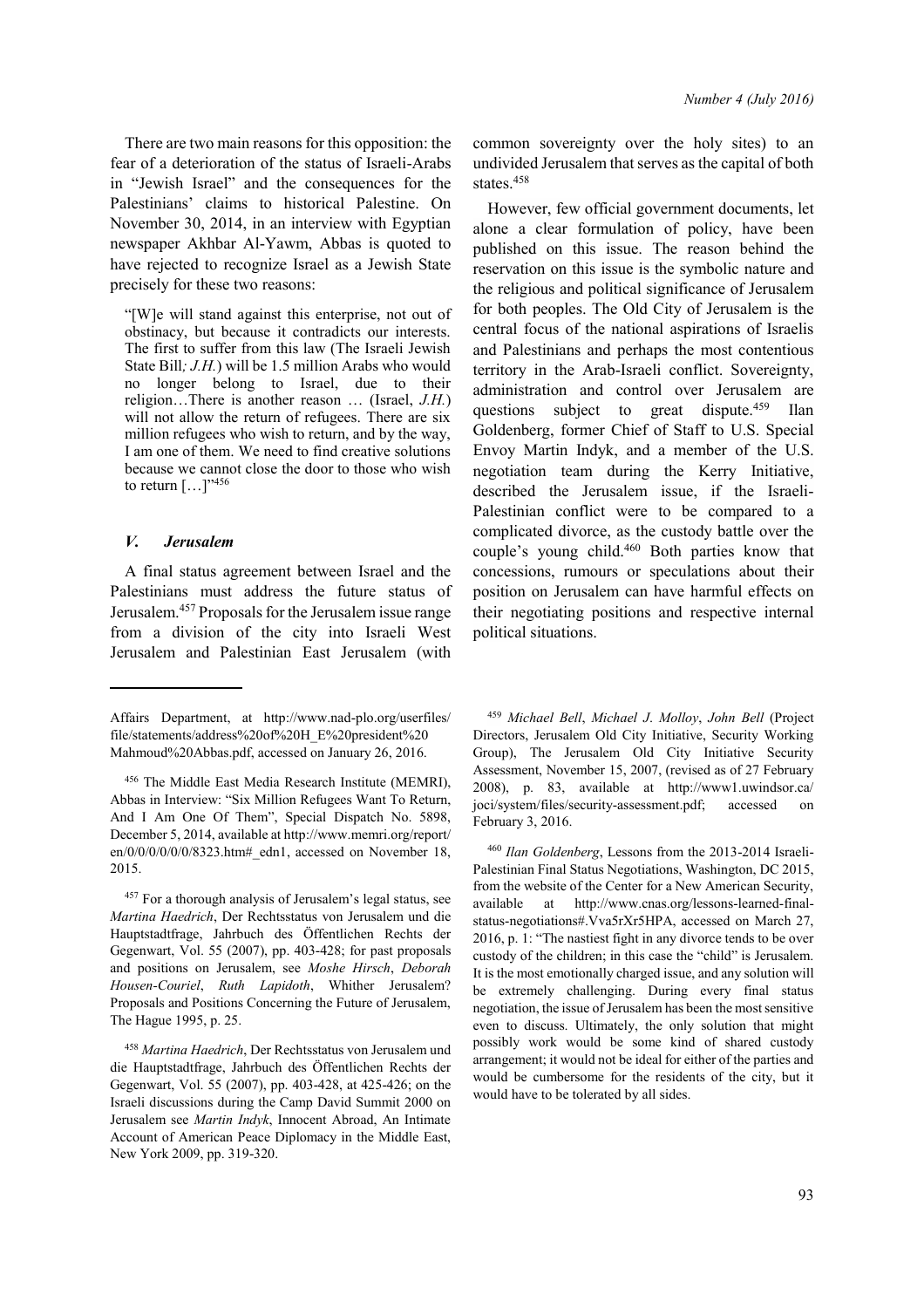The Partition Plan of 1947 proposed a special status for Jerusalem.<sup>461</sup> It sought to establish the city of Jerusalem as a "corpus separatum" (separate body) that would be governed by a special international regime led by the Governor of the UN Trusteeship Council. During the 1948 War, while Jordan gained control over East Jerusalem including the Old City, West Jerusalem fell under the sovereignty of Israel. Mount Scopus became a UN protected Israeli enclave within the Jordanian territory. During the 1967 War, Israel also gained control over East Jerusalem, including the Temple Mount and the Wailing Wall.<sup>462</sup> During the Oslo peace talks, the status of Jerusalem was determined to be an issue to be discussed in negotiations for a final status agreement, which were to commence in 1996. At the 2000 Camp David Summit, as regards the Jerusalem issue, most friction between Israel and the Palestinians arose on the matter of sovereignty over the Temple Mount and the holy sites in Jerusalem. According to the Road Map for Peace, the Jerusalem issue is supposed to be negotiated and solved during the last phase of implementation of the

peace plan. An agreement would "respect the political concerns of both parties as well as the religious interests of Jews, Muslims and Christians in the same way."<sup>463</sup>

The current Israeli government maintains its position that Jerusalem will remain the undivided capital of the State of Israel.<sup>464</sup> In 1980, the Knesset passed an act with constitutional status, the "1980 Basic Law: Jerusalem, Capital of Israel".<sup>465</sup> Under this law, Jerusalem, "complete and united", was declared Israel's capital. This law also guarantees freedom of access for members of different religions to their holy sites. The Palestinians, however, consider Al Quds (Jerusalem) the capital of Palestine.<sup>466</sup> Under Article 3 of the Palestinian Basic Law, Jerusalem is the Capital of Palestine.<sup>467</sup> In the context of Jerusalem's holy sites, Jordan had also consistently raised concerns and reiterated claims based upon the Israeli-Jordanian Peace Treaty of 1994. Under Article 9 Section 2, Israel agreed to respect the present "special role of the Hashemite Kingdom of Jordan in Muslim holy shrines in Jerusalem" and to "give high priority to the

<sup>466</sup> *Erik Bolstad* and *Tonje M. Viken*, 2003 Amended Basic Law: "[T]he birth of the Palestinian National Authority in the national homeland of Palestine, the land of their forefathers, comes within the context of continuous and vigorous struggle, during which the Palestinian people witnessed thousands of their precious children sacrificed as martyrs, injured persons and prisoners of war, all in order to achieve their people's clear national rights, the foremost of which are the right of return, the right to self-determination and the right to establish an independent Palestinian state, with Jerusalem as a capital […], from the website of The Palestine Basic Law, available at http://www.palestinianbasiclaw.org/basiclaw/2003-amended-basic-law, accessed on May 19, 2015. The site is created by the Norwegian journalists *Erik Bolstad* and *Tonje M. Viken* in February 2008, it is a private initiative and has no affiliation to any organizations or authorities.

<sup>461</sup> UN General Assembly Resolution 181 (II) and the Partition Plan, in: *Terje Rød-Larsen, Nur Laq* and *Fabrice Aidan*, The Search for Peace in the Arab-Israeli Conflict, A Compendium of Documents and Analysis, Oxford 2014, p. 577. Part III. City of Jerusalem reads: "The City of Jerusalem shall be established as a corpus separatum under a special international regime and shall be administered by the United Nations. The Trusteeship Council shall be designated to discharge the responsibilities of the Administering Authority of the United Nations."

<sup>462</sup> *Ruth Lapidoth*, "Jerusalem", in *Rüdiger Wolfrum* (ed.): Max Planck Encyclopedia of Public International Law, (Online-Ed.), Oxford, last updated in May 2013, available at http://opil.ouplaw.com/view/10.1093/law:epil/97801992316 90/law-9780199231690-

e1303?rskey=ZEM3WG&result=1&prd=EPIL, accessed on November 18, 2015.

<sup>463</sup> U.S. Department of State, A Performance-Based Roadmap to a Permanent Two-State Solution to the Israeli-Palestinian Conflict, Office of the Spokesman, Press Statement, April 30, 2003, available at http://2001-2009.state. gov/r/pa/prs/ps/2003/20062.htm, accessed on April 10, 2016.

<sup>464</sup> *Herb Keinon*, Netanyahu: "Jerusalem has and always will only be the capital of the Jewish people", The Jerusalem Post, May 17, 2015, available at http://www.jpost.com/Israel-News/Netanyahu-Jerusalem-has-and-always-will-only-bethe-capital-of-the-Jewish-people-403357, accessed on May 19, 2015.

<sup>465</sup> The Knesset, Basic Law: Jerusalem, Capital of Israel, available https://www.knesset.gov.il/laws/special/eng/basic10\_eng.ht m, accessed on February 4, 2016; *Martina Haedrich*, Der Rechtsstatus von Jerusalem und die Hauptstadtfrage, Jahrbuch des Öffentlichen Rechts der Gegenwart, Vol. 55 (2007), pp. 403-428, 410.

<sup>467</sup> Palestinian Basic Law, in: *Terje Rød-Larsen, Nur Laq*  and *Fabrice Aidan*, The Search for Peace in the Arab-Israeli Conflict, A Compendium of Documents and Analysis, Oxford 2014, p. 1149.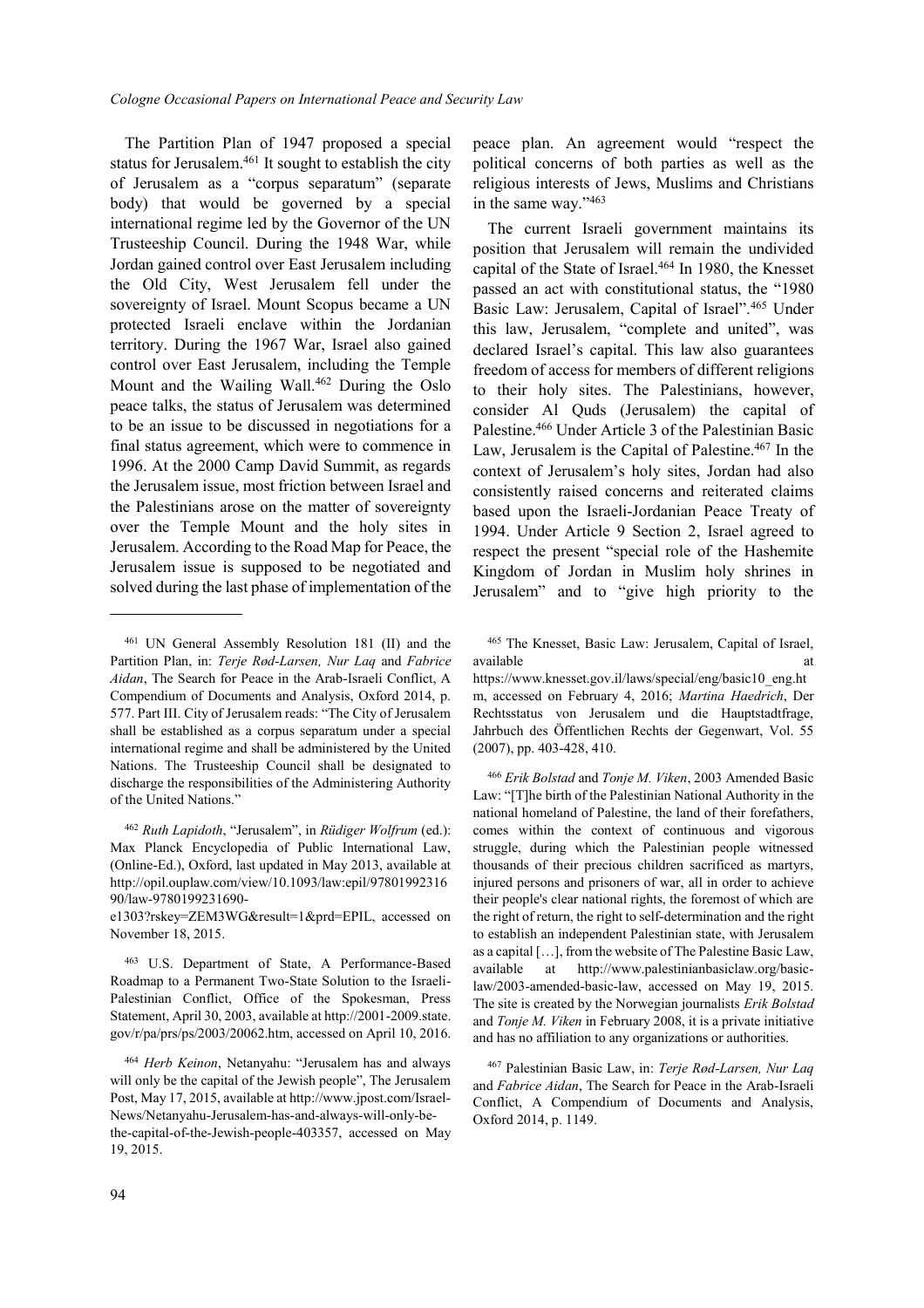Jordanian historic role in these shrines" when negotiations on the permanent status of Jerusalem take place.<sup>468</sup>

Multiple ideas have been presented to solve the Jerusalem issue.<sup>469</sup> In his Parameters, President Clinton suggested granting the Palestinians sovereignty over the Arab neighbourhoods of the city and the Israelis sovereignty over the Jewish neighbourhoods of the city, with Israel retaining control over the Western Wall. Under the Clinton Parameters, the Palestinians would have sovereignty over the Temple Mount and Israel would have sovereignty over the Western Wall and both sides sharing "functional sovereignty" over the issue of excavation under the Temple Mount and behind the Western Wall "such that mutual consent would be requested before any excavation can take place".<sup>470</sup>

After the Annapolis Conference, Israeli Prime Minister Olmert proposed a special regime for Jerusalem that would apply to the Old City and regard the Old City as neither solely Israeli nor Palestinian. Olmert suggested that in a final status agreement, the area containing the religious sites in Jerusalem would be governed by a special committee consisting of representatives of five states: Saudi Arabia, Jordan, Palestine, the U.S. and Israel.<sup>471</sup> Olmert proposed a special arrangement and/or historic framework that includes multiple spheres (above and under the Temple Mount) and a

special conflict resolution mechanism. Under his proposal, there would be two distinct municipalities that would govern issues such as transportation, economy and culture with different laws. The outstanding issue remaining under this proposal are the freedom of movement and freedom of worship at the holy sites.

It seems that during the talks of 2013–2014, Israel and the Palestinians negotiated on the basis that an undivided Jerusalem, with a joint municipal body governing its day-to-day administration would serve as the capital of both Israel and Palestine.<sup>472</sup> While the discourse around Jerusalem often highlights Israel's need to give up its control over key sections, the focus may need to shift to the way a negotiated solution could simultaneously enable an Israeli Prime Minister to finally receive international recognition of Jerusalem as Israel's capital and guarantee lasting and uncontested Israeli control over key holy Jewish sites.<sup>473</sup>

Any negotiated solution for Jerusalem will have to consider several key aspects. First, it will have to take into account the city's symbolic and religious meaning, as well as the heterogeneous structure of its inhabitants and their geographical location. Second, regarding the issue of sovereignty, the final compromise will have to provide an answer to the question of whether the city will be divided or united. If the city will be divided, the question

<sup>468</sup> Treaty of Peace between the State of Israel and the Hashemite Kingdom of Jordan, October 26, 1994, in: *Terje Rød-Larsen, Nur Laq* and *Fabrice Aidan*, The Search for Peace in the Arab-Israeli Conflict, A Compendium of Documents and Analysis, Oxford 2014, p. 1007.

<sup>469</sup> See *Moshe Hirsch*, *Deborah Housen-Couriel*, *Ruth Lapidoth*, Whither Jerusalem? Proposals and Positions Concerning the Future of Jerusalem, The Hague 1995, p. 25.

<sup>470</sup> Clinton Parameters, December 23, 2000, in: *Terje Rød-Larsen, Nur Laq* and *Fabrice Aidan*, The Search for Peace in the Arab-Israeli Conflict, A Compendium of Documents and Analysis, Oxford 2014, p. 461.

<sup>471</sup> *Avi Issacharoff*, Revealed: Olmert's 2008 peace offer to Palestinians, The Jerusalem Post, May 24, 2013, available at http://www.jpost.com/Diplomacy-and-Politics/Details-of-Olmerts-peace-offer-to-Palestinians-exposed-314261, accessed on March 9, 2016.

<sup>472</sup> *Thomas L. Friedman*, Why Kerry is Scary, The New York Times, January 28, 2014, available at

http://www.nytimes.com/2014/01/29/opinion/friedman-whykerry-is-scary.html?  $r=0$ , accessed on May 19, 2015.

<sup>473</sup> See *Tal Becker*, The End of the 'Peace Process'?, Policy Notes, 10 (2012), from the website of The Washington Institute for Near East Policy, available at http://www.washingtoninstitute.org/uploads/Documents/pub s/PolicyNote10.pdf, accessed March 27, 2016; on policy recommendations for Western states, see *Einat Wilf*, Aligning policy with preference, Preserving a path to a two-state solution, Policy Focus, 141 (2015), from the website of The Washington Institute for Near East Policy, available at http://www.washingtoninstitute.org/policy-

analysis/view/aligning-policy-with-preference-preserving-apath-to-a-two-state-solution, accessed on March 27, 2016, p. 22: "If the international consensus is that Jerusalem should serve as capital of two states, then *Wilf* recommends Western states to universally recognize Jerusalem as belonging to Israel and serving as Israel's capital and recognize Arab East Jerusalem as capital of the state of Palestine, with embassies moved there or existing consulates upgraded to fulfil the role. According to *Wilf*, the concept of a *corpus separatum* could remain but would be limited to the Holy Basin."